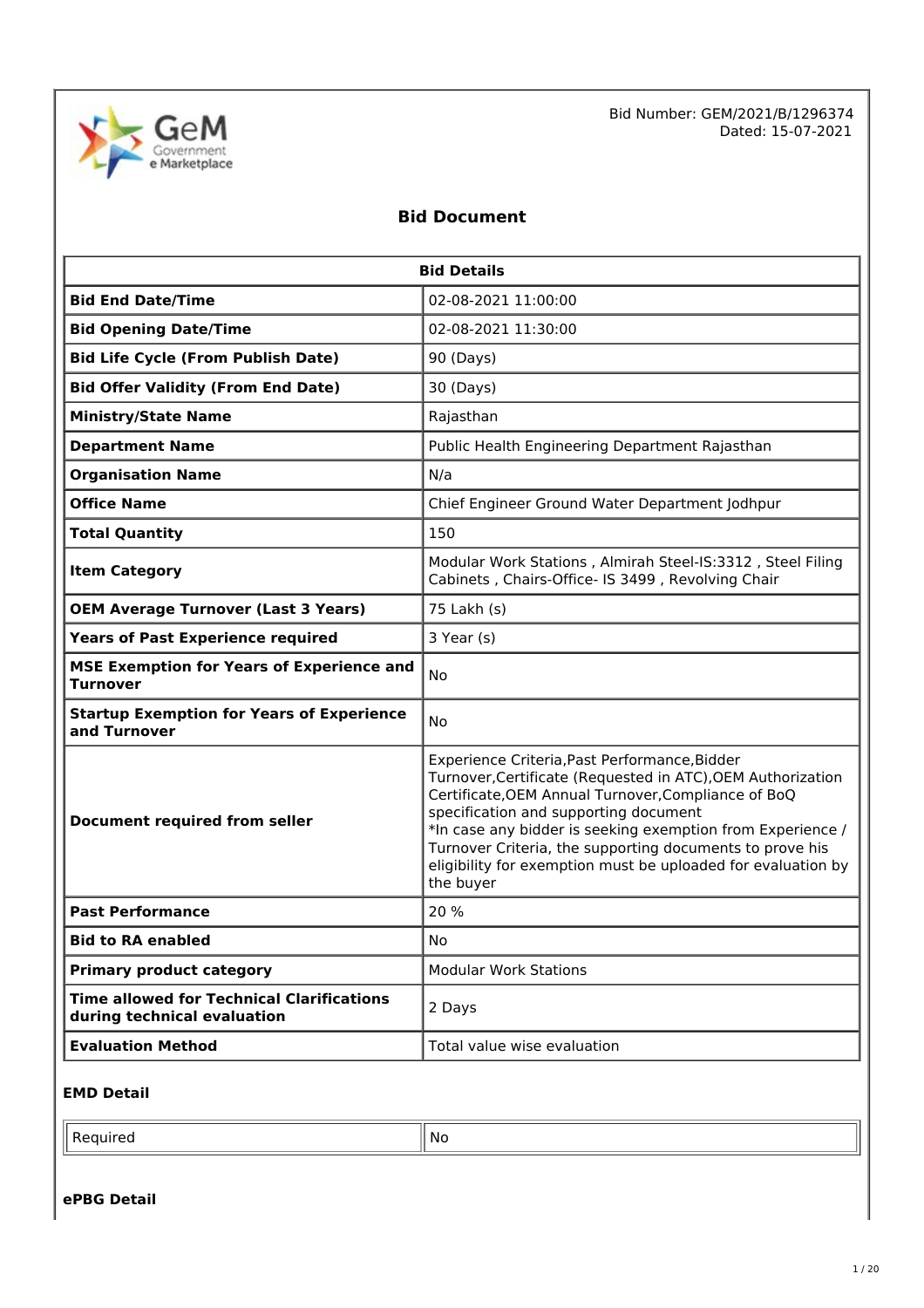| Advisory Bank                       | ll Bank Of Baroda |
|-------------------------------------|-------------------|
| ePBG Percentage(%)                  | 1.00              |
| Duration of ePBG required (Months). | 14                |

(a). EMD & Performance security should be in favour of Beneficiary, wherever it is applicable.

#### **Beneficiary:**

Project Director Atal Bhujal Yojana, SPMU, Ground Water Department, Jaipur (Suraj Bhan Singh)

#### **Splitting**

Bid splitting not applied.

#### **MII Purchase Preference**

| l Mil<br>າase<br>.<br>Purch<br>PIPIPIPII<br>---<br>. | $\sim$<br>ີ |
|------------------------------------------------------|-------------|
|                                                      |             |

#### **Reserved for MSE**

Reserved for MSE Yes

1. Experience Criteria: In respect of the filter applied for experience criteria, the Bidder or its OEM {themselves or through reseller(s)} should have regularly, manufactured and supplied same or similar Category Products to any Central / State Govt Organization / PSU / Public Listed Company for number of Financial years as indicated above in the bid document before the bid opening date. Copies of relevant contracts to be submitted along with bid in support of having supplied some quantity during each of the Financial year. In case of bunch bids, the category of primary product having highest value should meet this criterion.

2. OEM Turn Over Criteria: The minimum average annual financial turnover of the OEM of the offered product during the last three years, ending on 31st March of the previous financial year, should be as indicated in the bid document. Documentary evidence in the form of certified Audited Balance Sheets of relevant periods or a certificate from the Chartered Accountant / Cost Accountant indicating the turnover details for the relevant period shall be uploaded with the bid. In case the date of constitution / incorporation of the OEM is less than 3 year old, the average turnover in respect of the completed financial years after the date of constitution shall be taken into account for this criteria.

3. Preference to Make In India products (For bids < 200 Crore):Preference shall be given to Class 1 local supplier as defined in public procurement (Preference to Make in India), Order 2017 as amended from time to time and its subsequent Orders/Notifications issued by concerned Nodal Ministry for specific Goods/Products. The minimum local content to qualify as a Class 1 local supplier is denoted in the bid document. If the bidder wants to avail the Purchase preference, the bidder must upload a certificate from the OEM regarding the percentage of the local content and the details of locations at which the local value addition is made along with their bid, failing which no purchase preference shall be granted. In case the bid value is more than Rs 10 Crore, the declaration relating to percentage of local content shall be certified by the statutory auditor or cost auditor, if the OEM is a company and by a practicing cost accountant or a chartered accountant for OEMs other than companies as per the Public Procurement (preference to Make-in -India) order 2017 dated 04.06.2020. Only Class-I and Class-II Local suppliers as per MII order dated 4.6.2020 will be eligible to bid. Non - Local suppliers as per MII order dated 04.06.2020 are not eligible to participate. However, eligible micro and small enterprises will be allowed to participate .In case Buyer has selected Purchase preference to Micro and Small Enterprises clause in the bid, the same will get precedence over this clause.

4. Procurement under this bid is reserved for purchase from Micro and Small Enterprises whose credentials are validated online through Udyog Aadhaar for that product category. If the bidder wants to avail the reservation benefit, the bidder must be the manufacturer of the offered product in case of bid for supply of goods. Traders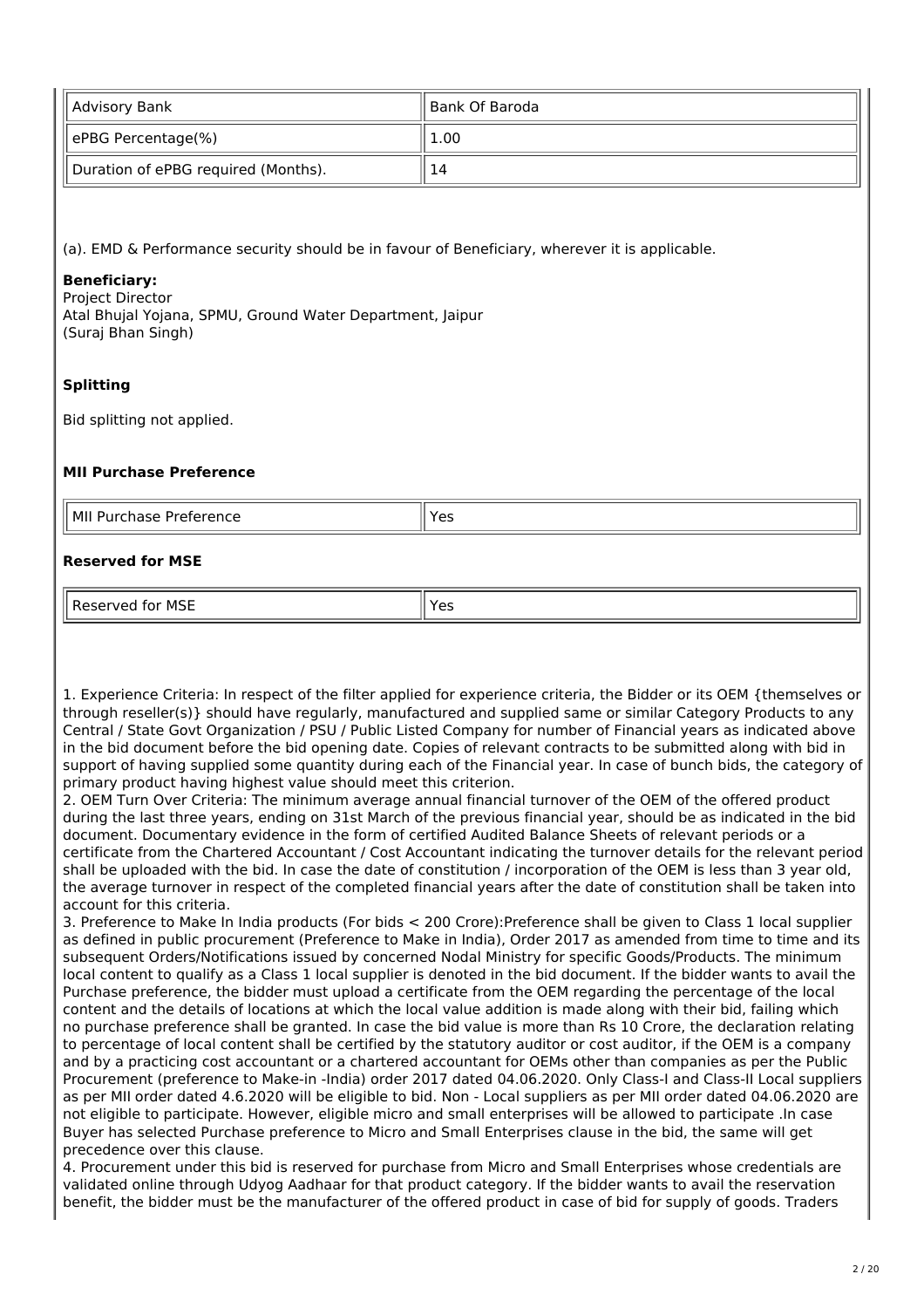are excluded from the purview of Public Procurement Policy for Micro and Small Enterprises. In respect of bid for Services, the bidder must be the Service provider of the offered Service. Relevant documentary evidence in this regard shall be uploaded along with the bid in respect of the offered product or service.

5. Past Performance: The Bidder or its OEM {themselves or through re-seller(s)} should have supplied same or similar Category Products for 20% of bid quantity, in at least one of the last three Financial years before the bid opening date to any Central / State Govt Organization / PSU / Public Listed Company. Copies of relevant contracts (proving supply of cumulative order quantity in any one financial year) to be submitted along with bid in support of quantity supplied in the relevant Financial year. In case of bunch bids, the category related to primary product having highest bid value should meet this criterion.

# **Modular Work Stations ( 38 pieces )**

#### **(Minimum 50% Local content required for MII compliance)**

| <b>Brand</b><br>' vne<br>$\sim$ . | Brand |
|-----------------------------------|-------|

#### **Technical Specifications**

| <b>Specification</b> | <b>Specification Name</b>                                      | <b>Bid Requirement (Allowed Values)</b>                                                                                                       |
|----------------------|----------------------------------------------------------------|-----------------------------------------------------------------------------------------------------------------------------------------------|
| <b>SELLING UNIT</b>  | <b>Selling unit</b>                                            | Order Quantity is number of Pieces / Clusters of<br>specified number of seats. (Price given is for full<br>cluster / module and not per seat) |
| <b>GENERIC</b>       | Type of system                                                 | Desk band system                                                                                                                              |
|                      | Type / Shape of cluster                                        | Single Seater Rectangular Cluster                                                                                                             |
|                      | <b>Construction of drawer unit</b>                             | All wood pedestal                                                                                                                             |
|                      | <b>Construction of pedestal</b>                                | Top supporting                                                                                                                                |
|                      | <b>Work top support</b>                                        | M S leg                                                                                                                                       |
| <b>MATERIAL</b>      | <b>Frame material for work</b><br>station                      | Powder Coated Extruded Aluminium Sections                                                                                                     |
|                      | <b>Material of table top</b>                                   | Prelaminated particle board                                                                                                                   |
|                      | <b>Material of tiles for top</b>                               | Fabric tackable-fabric upholstered metal tile with PE<br>foam                                                                                 |
|                      | <b>Material of intermediate</b><br>tiles                       | N.A                                                                                                                                           |
|                      | <b>Material of bottom tiles</b>                                | N.A                                                                                                                                           |
| <b>DIMENSION</b>     | Length of table top (main<br>frame) $\pm 10$ mm(main<br>frame) | 1050 mm                                                                                                                                       |
|                      | Length of table top (Return<br>Frame $)\pm 10$ mm              | <b>NA FOR RECTANGULAR</b>                                                                                                                     |
|                      | Depth of table top $\pm$ 10mm                                  | 600 mm                                                                                                                                        |
|                      | <b>Overall height of work</b><br>station partition ±10mm       | 1000 mm                                                                                                                                       |
|                      | <b>Thickness of side</b><br>partition/panel ±2mm               | <b>15 mm</b>                                                                                                                                  |
|                      | Thickness of main frame $\pm 5$<br>mm                          | 50 mm                                                                                                                                         |
|                      |                                                                |                                                                                                                                               |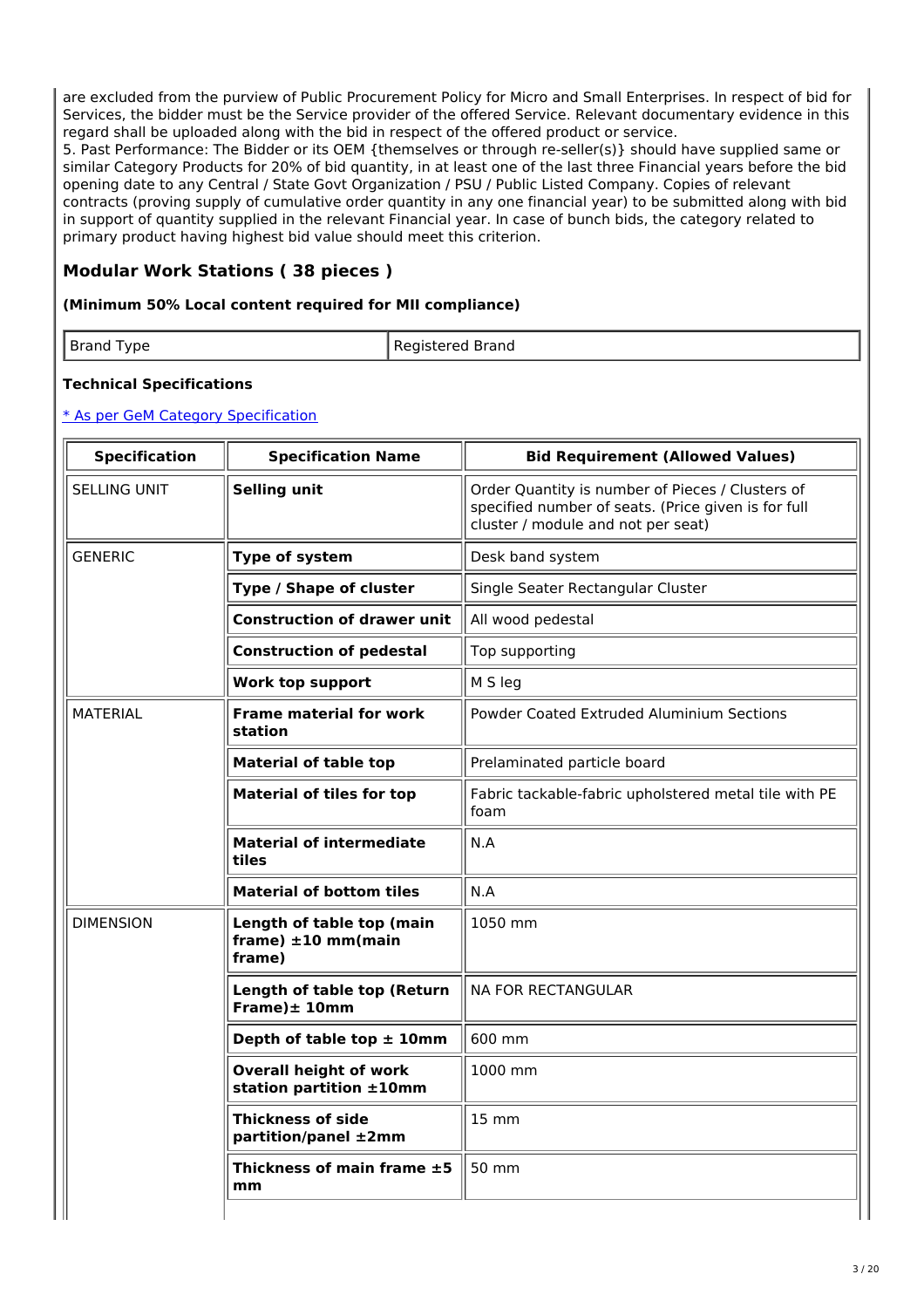| <b>Specification</b>                       | <b>Specification Name</b>                            | <b>Bid Requirement (Allowed Values)</b>                                                                                                                                                                                                                          |  |
|--------------------------------------------|------------------------------------------------------|------------------------------------------------------------------------------------------------------------------------------------------------------------------------------------------------------------------------------------------------------------------|--|
|                                            | Size of drawer unit<br>(WidthXDepthXHeight)<br>±10mm | 390 X 440 X 147 (mm)                                                                                                                                                                                                                                             |  |
|                                            | Size of file box<br>(WidthXDepthXHeight)<br>±10mm    | 390 X 440 X 296 (mm)                                                                                                                                                                                                                                             |  |
| WARRANTY                                   | <b>Warranty period in number</b><br>of years         |                                                                                                                                                                                                                                                                  |  |
| <b>INSTALATION</b><br><b>COMMISSIONING</b> | <b>INSTALLATION</b><br><b>COMMISSIONING</b>          | The price includes the cost of installation and<br>commissioning of the entire unit at consignee site<br>(excluding the cost of Civil Work which would be got<br>done by the Consignee at his own cost as per design<br>and layout plan provided by the seller). |  |

# **Additional Specification Parameters - Modular Work Stations ( 38 pieces )**

| <b>Specification Parameter</b><br><b>Name</b>    | <b>Bid Requirement (Allowed Values)</b> |  |
|--------------------------------------------------|-----------------------------------------|--|
| Wire Management for electric<br>switch           | Below table top by cable trays          |  |
| Type of pedestal                                 | two drawer and one filer                |  |
| Locking system of pedestal                       | Center locking                          |  |
| Height and thickness of table<br>$top \pm 10$ mm | 750 mm and 25mm                         |  |
| Powder coating thickness of<br>frame             | 50 micron                               |  |

\* Bidders offering must also comply with the additional specification parameters mentioned above.

| S.No. | <b>Consignee/Reporti</b><br>ng Officer | <b>Address</b>                                                                                                                                       | Quantity | <b>Delivery Days</b> |
|-------|----------------------------------------|------------------------------------------------------------------------------------------------------------------------------------------------------|----------|----------------------|
|       | Mukesh Vaishnav                        | 302001,72-B JHALANA<br>INSTITUTIONAL AREA, JHALAN<br>DOONGARI JAIPUR RAJASTHAN<br>302001                                                             | 21       | 60                   |
|       | Gurudutt Bohra                         | 305023, Office of Senior<br>Hydrogeologist (S&R), Ground<br>Water Department, G.A.D.<br>Quarter, Pushkar Bypass Road,<br>Kayad Ajmer (Raj.) - 305023 |          | 60                   |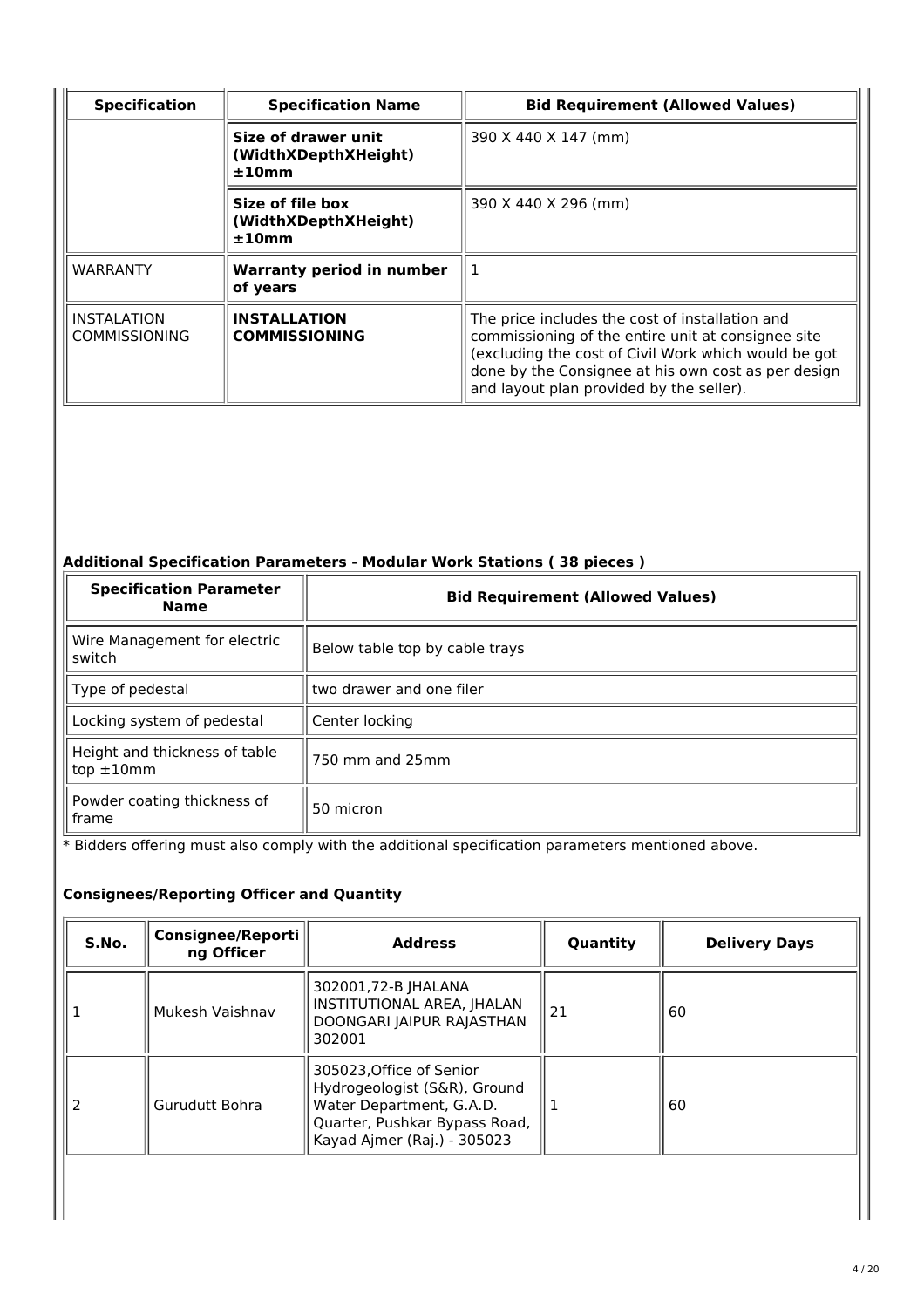| S.No. | <b>Consignee/Reporti</b><br>ng Officer | <b>Address</b>                                                                                                                                                                    | Quantity       | <b>Delivery Days</b> |
|-------|----------------------------------------|-----------------------------------------------------------------------------------------------------------------------------------------------------------------------------------|----------------|----------------------|
| 3     | Niranjan Mathur                        | 301001, Office of the Senior<br>Hydrogeologist, Ground Water<br>Department, 352, Lajpat<br>Nagar, Alwar - 301001                                                                  | $\overline{a}$ | 60                   |
| 4     | Madan Singh<br>Ranawat                 | 311001, Office of the Incharge<br>Hydrogeologist, Ground Water<br>Department, 70 Rama Vihar,<br>Near Sukhadia Circle, Bhilwara<br>311001                                          | $\mathbf{1}$   | 60                   |
| 5     | Barkat Ali                             | 334001, Office of the Senior<br>Hydrogeologist, Ground Water<br>Department, Jorbeer, Near<br>NRCC, Bikaner - 334001                                                               | 1              | 60                   |
| 6     | Anoop Kumar<br>Thareja                 | 302004, Office of the Senior<br>Hydrogeologist, Ground Water<br>Department, 72-B Jhalana<br>Doongari, Jaipur. Pin No.<br>302004                                                   | $\overline{2}$ | 60                   |
| 7     | Narayan Das<br>Inakhiya                | 345001, Office of the Incharge<br>Hydrogeologist (Survey &<br>Research), Ground Water<br>Department, Near Airforce<br>Circle, Jaisalmer 345001                                    | 1              | 60                   |
| 8     | Manish Panwar                          | 326001, Office of the Incharge<br>Hydrogeologist, Ground Water<br>Department, Purana Thop<br>Khana, Godam ki Talai,<br>Jhalawar. - 326001                                         | 1              | 60                   |
| 9     | Rajesh Pareek                          | 333001, Office of the Incharge<br>Hydrogeologist, Ground Water<br>Department, Behind Collector<br>Office Campus, Mandawa Mod,<br>Jhunjhunu. Pin no. 333001                        | $\mathbf{1}$   | 60                   |
| 10    | Dr.Prawal Athaiya                      | 324001, Office of the Senior<br>Hydrogeologist, Ground Water<br>Department, C.A.D Residential<br>Colony, C.A.D Circle, Kota -<br>324001                                           | 2              | 60                   |
| 11    | Sandeep Jain                           | 313324, Office of the Pilot Team<br>Leader (RWSRP), Ground Water<br>Department, Rajsamand, Above<br>Panchayat Samiti Rajsamand,<br>Near Jail Rajsamand District,<br>Pin:- 313324  | $\mathbf{1}$   | 60                   |
| 12    | Suresh Singh                           | 322001, Office of the Incharge<br>Hydrogeologist, Ground Water<br>Department, Sawai Madhopur,<br>Behind Akashwani Campus,<br>Collectorate Road, Sawai<br>Madhopur. Pin No. 322001 | $\overline{2}$ | 60                   |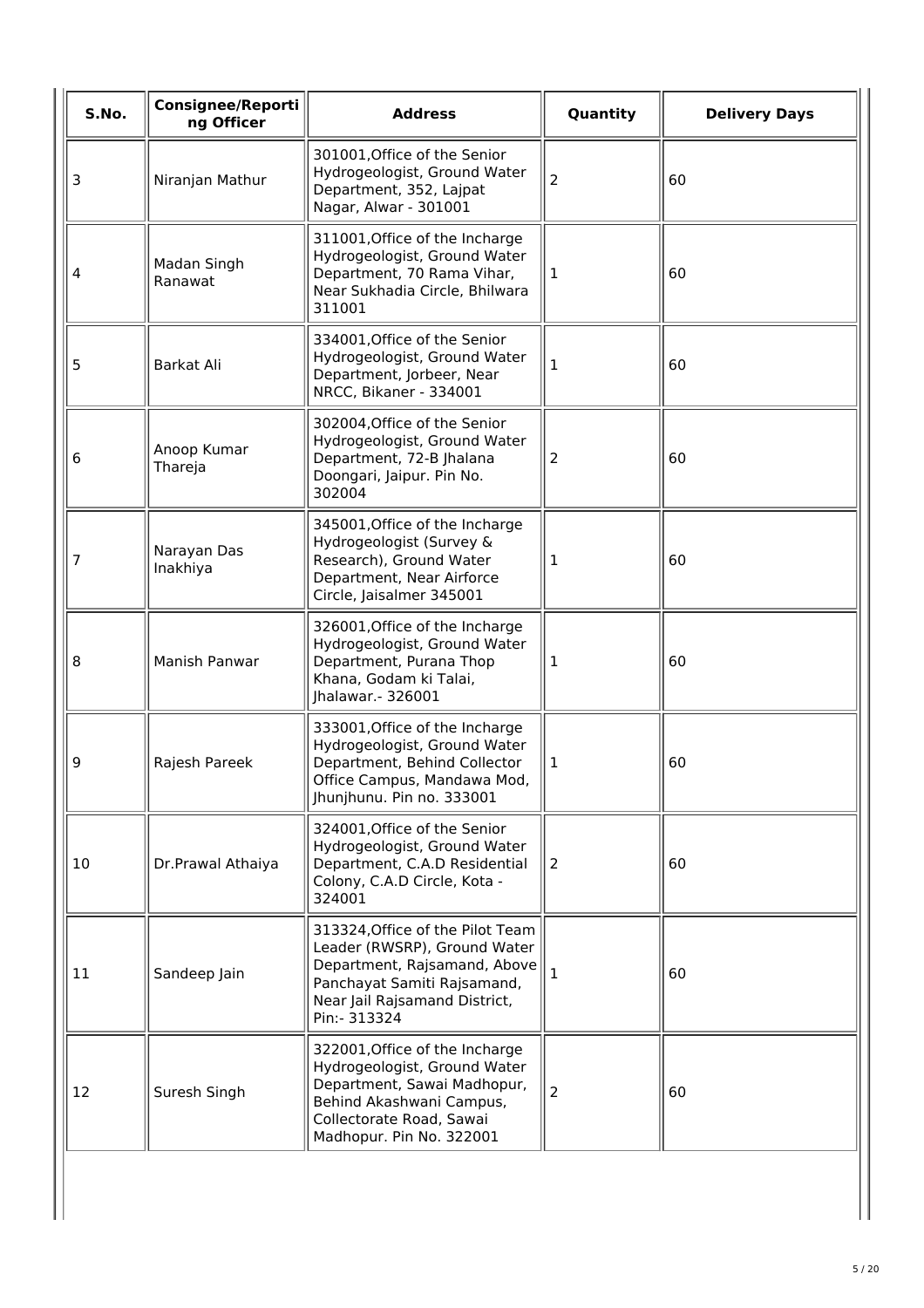| S.No. | Consignee/Reporti<br>ng Officer | <b>Address</b>                                                                                                                                                       | Quantity | <b>Delivery Days</b> |
|-------|---------------------------------|----------------------------------------------------------------------------------------------------------------------------------------------------------------------|----------|----------------------|
| 13    | Dinesh Kumar                    | 332001, Office of the Incharge<br>Hydrogeologist, Sangliya<br>Bhawan, In Front street of Maru $\parallel$ 1<br>School, Aanand Nagar,<br>Fatehpur Road, Sikar, 332001 |          | 60                   |
| 14    | Ashok Kumar Badala              | 312001, Office of the Senior<br>Hydrogeologist(Survey &<br>Research), Ground Water<br>Department, Segwa Housing<br>Board Road, Senthi, Chittorgarh                   |          | 60                   |

# **Almirah Steel-IS:3312 ( 14 pieces )**

### **(Minimum 50% Local content required for MII compliance)**

Brand Type **Registered Brand** 

# **Technical Specifications**

| <b>Specification</b> | <b>Specification Name</b>                                     | <b>Bid Requirement (Allowed Values)</b>                                                          |  |
|----------------------|---------------------------------------------------------------|--------------------------------------------------------------------------------------------------|--|
| <b>MATERIAL</b>      | <b>Material</b>                                               | M S Sheet conforming to Quality Grade D of<br>IS:513/2008 with amend. no. 1 (Not as per IS 3312) |  |
|                      | <b>Material of Almirah Doors</b>                              | M S Sheet                                                                                        |  |
|                      | <b>Sheet Thickness of Locker</b>                              | N.A                                                                                              |  |
|                      | Length of Glass Sheet ±10<br>(mm)                             | N.A                                                                                              |  |
|                      | Width of Glass Sheet $\pm 10$<br>(mm)                         | N.A                                                                                              |  |
|                      | <b>Sheet Thickness of door in</b><br>mm                       | 0.8 mm (Minimum)                                                                                 |  |
|                      | <b>Sheet Thickness of</b><br>sides, back, Top and Bottom      | 0.8 mm (Minimum)                                                                                 |  |
|                      | <b>Sheet Thickness of Shelves</b>                             | $0.8$ mm                                                                                         |  |
|                      | <b>Sheet Thickness of Pedestal</b><br>in mm                   | $0.9$ mm                                                                                         |  |
|                      | <b>Material of Lock</b>                                       | steel                                                                                            |  |
|                      | <b>Material of Keys</b>                                       | steel                                                                                            |  |
| <b>GENERIC</b>       | <b>Conformity to Indian</b><br><b>Standard IS:3312 latest</b> | <b>No</b>                                                                                        |  |
|                      | No of shelves (Nos)                                           | $\overline{4}$                                                                                   |  |
|                      | <b>Type of Shelves</b>                                        | Adjustable                                                                                       |  |
|                      | <b>Locker Provided</b>                                        | <b>No</b>                                                                                        |  |
|                      | <b>Locking System with the</b><br>locker                      | <b>NA</b>                                                                                        |  |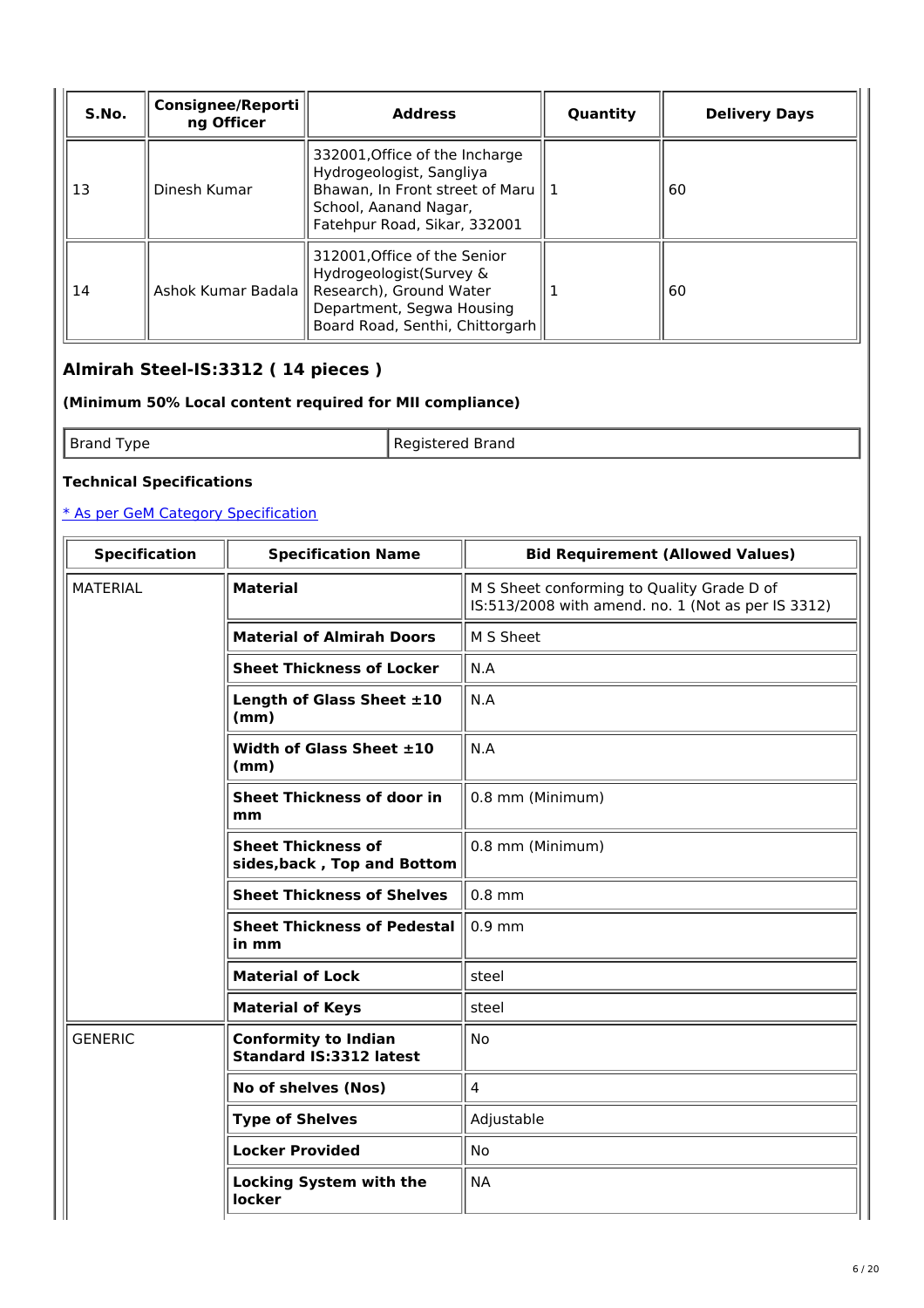| <b>Specification</b>       | <b>Specification Name</b>                                                                                             | <b>Bid Requirement (Allowed Values)</b>             |
|----------------------------|-----------------------------------------------------------------------------------------------------------------------|-----------------------------------------------------|
|                            | <b>Number of Doors (Nos)</b>                                                                                          | $\overline{2}$                                      |
|                            | Door Stiffner upto full door<br>height Provided with the<br>almirah doors                                             | Yes                                                 |
|                            | <b>Number of Hinges with</b><br>each door (Nos) - No hinges<br>if having sliding door with<br>top hanging arrangement | $\overline{2}$                                      |
|                            | <b>Number of Glass Sheet</b><br>fixed in each Almirah door<br>(Nos)                                                   | N.A                                                 |
|                            | <b>Construction</b>                                                                                                   | Welded                                              |
|                            | Lock                                                                                                                  | Three Way bolting device controlled by 6 lever lock |
| <b>DIMENSION</b>           | <b>Height (Without Pedestal)</b><br>$(in mm)$ $(+/- 10 mm)$                                                           | 1855                                                |
|                            | Width in mm $(\pm 7$ mm)                                                                                              | 910.0                                               |
|                            | Depth in mm $(\pm 5$ mm)                                                                                              | 430.0                                               |
|                            | Inside Height of Locker in<br>$mm (\pm 5 mm)$                                                                         | N.A                                                 |
|                            | <b>Inside Width of Locker in</b><br>$mm$ ( $\pm$ 5 mm)                                                                | N.A                                                 |
|                            | <b>Inside Depth of Locker in</b><br>$mm$ ( $\pm 5$ mm)                                                                | N.A                                                 |
|                            | Width of Stiffner in mm (±5<br>mm)                                                                                    | N.A                                                 |
|                            | <b>Thickness of MS Sheet of</b><br>Stiffner (in mm)                                                                   | $0.9$ mm                                            |
|                            | <b>Stiffened Pedestal height in</b><br>$mm (\pm 2 mm)$                                                                | 120                                                 |
|                            | Pedestal Width in mm $(\pm 2)$<br>mm)                                                                                 | 70                                                  |
| <b>COLOUR &amp; FINISH</b> | <b>Finish</b>                                                                                                         | powder coated                                       |
| <b>WARRANTY</b>            | <b>WARANTEE PERIOD IN</b><br><b>NUMBER OF YEARS</b>                                                                   | 1                                                   |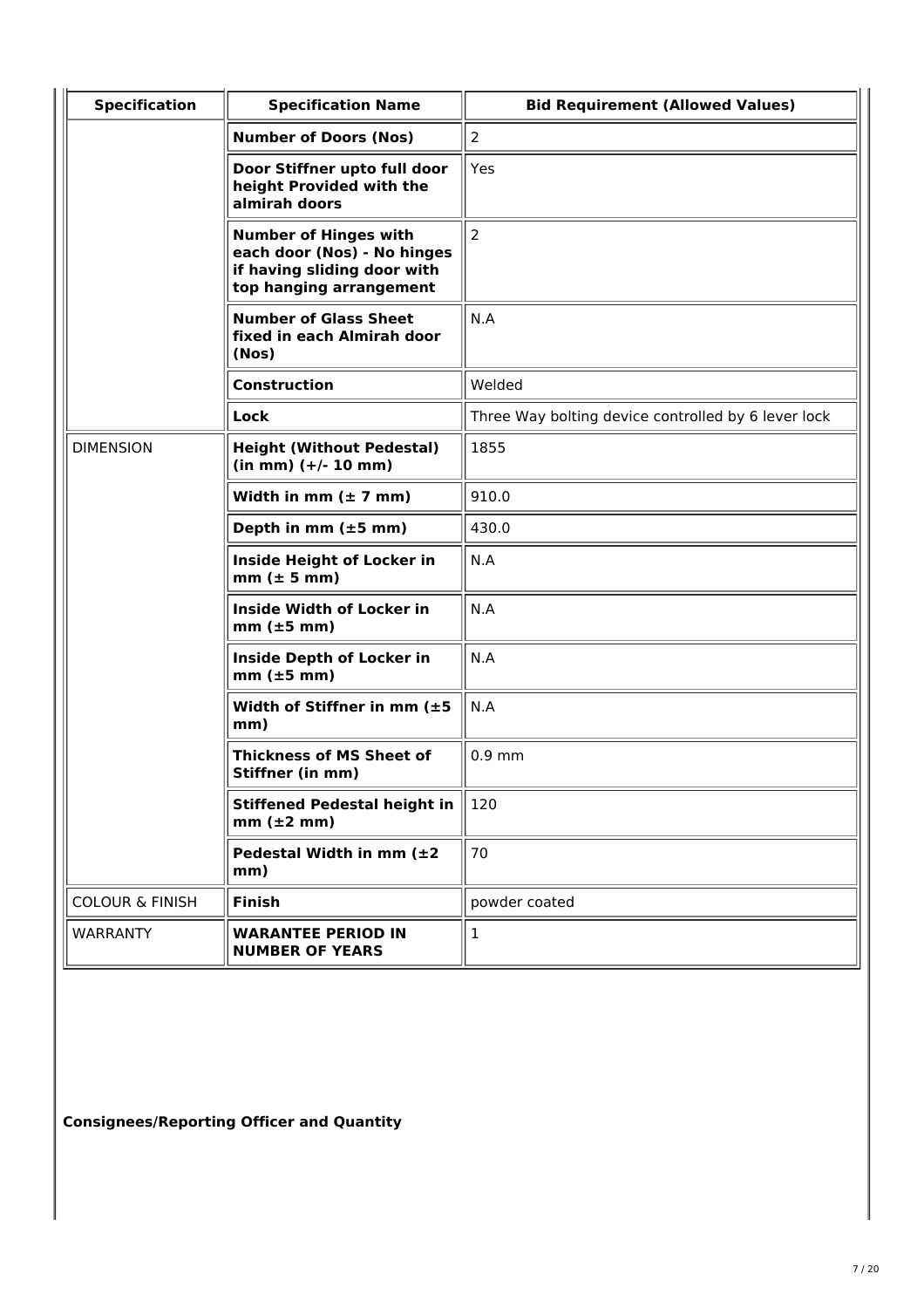| S.No. | Consignee/Reporti   <br>ng Officer | <b>Address</b>                                                                           | Quantity | <b>Delivery Days</b> |
|-------|------------------------------------|------------------------------------------------------------------------------------------|----------|----------------------|
|       | Mukesh Vaishnav                    | 302001,72-B JHALANA<br>INSTITUTIONAL AREA, JHALAN<br>DOONGARI JAIPUR RAJASTHAN<br>302001 | l 14     | 60                   |

# **Almirah Steel-IS:3312 ( 20 pieces )**

### **(Minimum 50% Local content required for MII compliance)**

Brand Type **Registered Brand** 

### **Technical Specifications**

| <b>Specification</b> | <b>Specification Name</b>                                                 | <b>Bid Requirement (Allowed Values)</b>                                                          |  |
|----------------------|---------------------------------------------------------------------------|--------------------------------------------------------------------------------------------------|--|
| <b>MATERIAL</b>      | <b>Material</b>                                                           | M S Sheet conforming to Quality Grade D of<br>IS:513/2008 with amend. no. 1 (Not as per IS 3312) |  |
|                      | <b>Material of Almirah Doors</b>                                          | M S Sheet                                                                                        |  |
|                      | <b>Sheet Thickness of Locker</b>                                          | N.A                                                                                              |  |
|                      | Length of Glass Sheet ±10<br>(mm)                                         | N.A                                                                                              |  |
|                      | Width of Glass Sheet $\pm 10$<br>(mm)                                     | N.A                                                                                              |  |
|                      | <b>Sheet Thickness of door in</b><br>mm                                   | 0.8 mm (Minimum)                                                                                 |  |
|                      | <b>Sheet Thickness of</b><br>sides, back, Top and Bottom                  | 0.8 mm (Minimum)                                                                                 |  |
|                      | <b>Sheet Thickness of Shelves</b>                                         | $0.8$ mm                                                                                         |  |
|                      | <b>Sheet Thickness of Pedestal</b><br>in mm                               | $0.9$ mm                                                                                         |  |
|                      | <b>Material of Lock</b>                                                   | steel                                                                                            |  |
|                      | <b>Material of Keys</b>                                                   | steel                                                                                            |  |
| <b>GENERIC</b>       | <b>Conformity to Indian</b><br><b>Standard IS:3312 latest</b>             | <b>No</b>                                                                                        |  |
|                      | No of shelves (Nos)                                                       | $\overline{4}$                                                                                   |  |
|                      | <b>Type of Shelves</b>                                                    | Adjustable                                                                                       |  |
|                      | <b>Locker Provided</b>                                                    | No                                                                                               |  |
|                      | <b>Locking System with the</b><br>locker                                  | <b>NA</b>                                                                                        |  |
|                      | <b>Number of Doors (Nos)</b>                                              | $\overline{2}$                                                                                   |  |
|                      | Door Stiffner upto full door<br>height Provided with the<br>almirah doors | Yes                                                                                              |  |
|                      |                                                                           |                                                                                                  |  |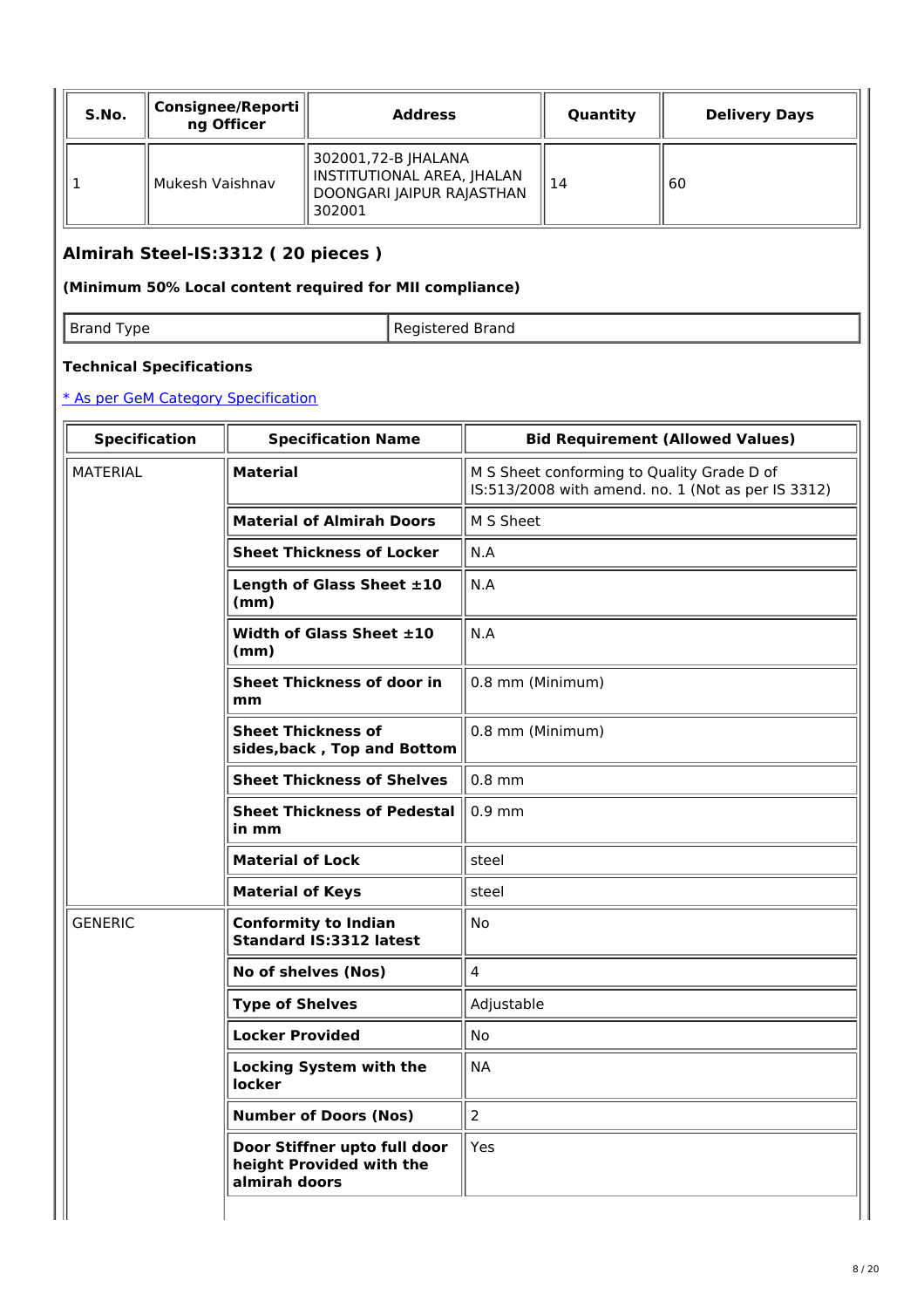| <b>Specification</b>       | <b>Specification Name</b>                                                                                             | <b>Bid Requirement (Allowed Values)</b>     |  |
|----------------------------|-----------------------------------------------------------------------------------------------------------------------|---------------------------------------------|--|
|                            | <b>Number of Hinges with</b><br>each door (Nos) - No hinges<br>if having sliding door with<br>top hanging arrangement | $\overline{2}$                              |  |
|                            | <b>Number of Glass Sheet</b><br>fixed in each Almirah door<br>(Nos)                                                   | N.A                                         |  |
|                            | Construction                                                                                                          | Welded                                      |  |
|                            | Lock                                                                                                                  | Three Way bolting device controlled by lock |  |
| <b>DIMENSION</b>           | <b>Height (Without Pedestal)</b><br>$(in mm)$ $(+/- 10 mm)$                                                           | 1000                                        |  |
|                            | Width in mm $(\pm 7$ mm)                                                                                              | 910.0                                       |  |
|                            | Depth in mm $(\pm 5$ mm)                                                                                              | 430.0                                       |  |
|                            | Inside Height of Locker in<br>$mm (\pm 5 mm)$                                                                         | N.A                                         |  |
|                            | <b>Inside Width of Locker in</b><br>$mm$ ( $\pm 5$ mm)                                                                | N.A                                         |  |
|                            | <b>Inside Depth of Locker in</b><br>$mm$ ( $\pm$ 5 mm)                                                                | N.A                                         |  |
|                            | Width of Stiffner in mm $(\pm 5)$<br>mm)                                                                              | N.A                                         |  |
|                            | <b>Thickness of MS Sheet of</b><br>Stiffner (in mm)                                                                   | $0.9$ mm                                    |  |
|                            | <b>Stiffened Pedestal height in</b><br>$mm (\pm 2 mm)$                                                                | 120                                         |  |
|                            | Pedestal Width in mm $(\pm 2)$<br>mm)                                                                                 | 70                                          |  |
| <b>COLOUR &amp; FINISH</b> | <b>Finish</b>                                                                                                         | powder coated                               |  |
| <b>WARRANTY</b>            | <b>WARANTEE PERIOD IN</b><br><b>NUMBER OF YEARS</b>                                                                   | $\mathbf{1}$                                |  |

| S.No. | Consignee/Reporti<br>ng Officer | <b>Address</b>                                                                             | Quantity | <b>Delivery Days</b> |
|-------|---------------------------------|--------------------------------------------------------------------------------------------|----------|----------------------|
|       | Mukesh Vaishnav                 | 302001,72-B JHALANA<br>  INSTITUTIONAL AREA, JHALAN<br>DOONGARI JAIPUR RAJASTHAN<br>302001 | 20       | 60                   |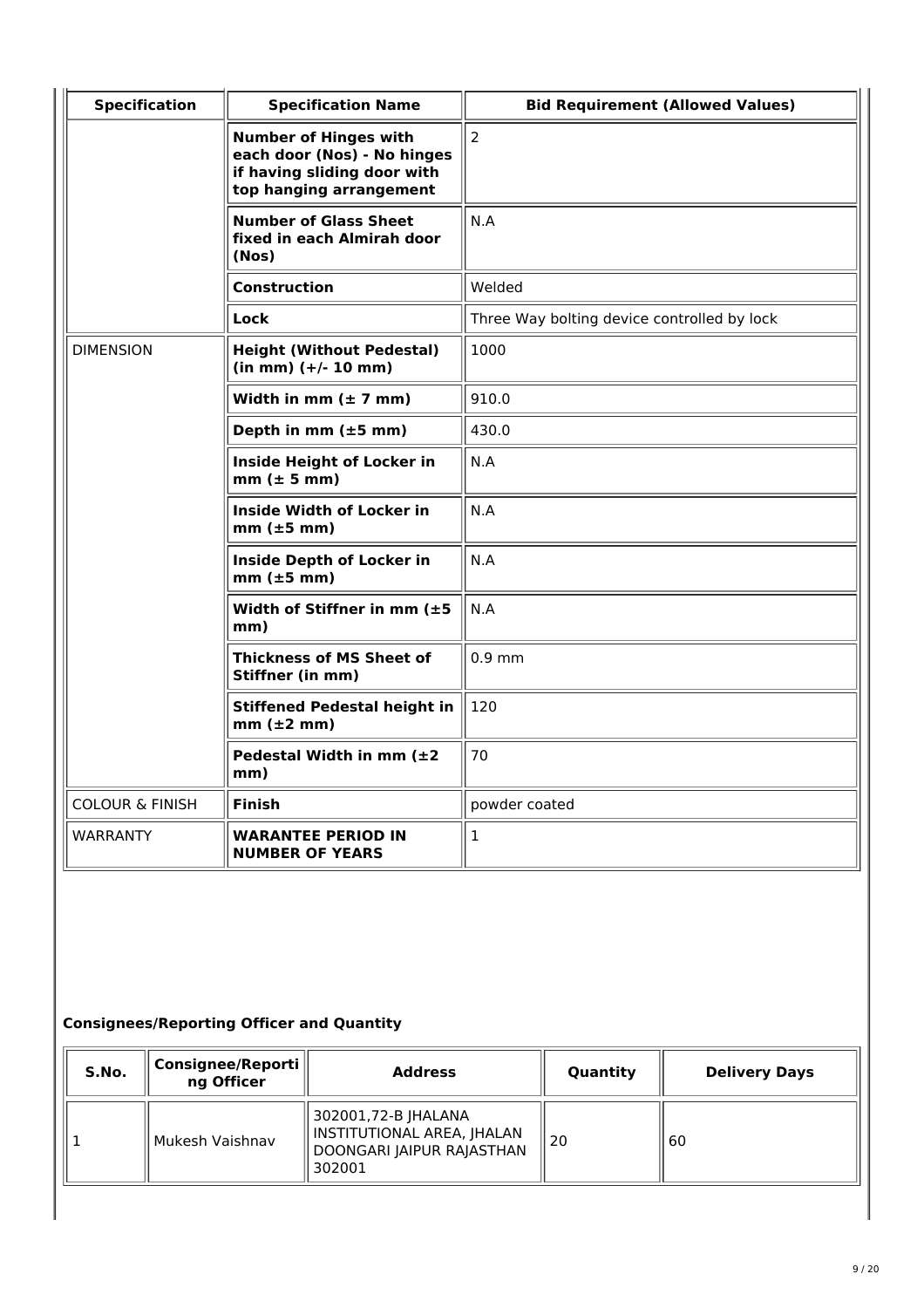# **Steel Filing Cabinets ( 6 pieces )**

### **(Minimum 50% Local content required for MII compliance)**

| <b>Brand Type</b> |  |
|-------------------|--|
|-------------------|--|

Registered Brand

#### **Technical Specifications**

#### \* As per GeM Category [Specification](https://bidplus.gem.gov.in/bidding/bid/showCatalogue/G8RfbYLN_jU5O_o7JvQBIEAq-8gi5JrSVxC9CtKzdzo)

| <b>Specification</b>       | <b>Specification Name</b>                                                          | <b>Bid Requirement (Allowed Values)</b>                                  |
|----------------------------|------------------------------------------------------------------------------------|--------------------------------------------------------------------------|
| <b>GENERIC</b>             | <b>Number of Drawer (NOS)</b>                                                      | 3                                                                        |
|                            | <b>Drawer suspension</b>                                                           | Telescopic Slide                                                         |
|                            | Lock                                                                               | Provided                                                                 |
|                            | <b>Locking Mechanism</b>                                                           | cylinder locking                                                         |
|                            | <b>Movable with Wheels at</b><br>bottom                                            | <b>No</b>                                                                |
|                            | <b>Loading Capacity of drawer</b><br>in kg $(+/- 2$ Kg)                            | 40, 50, 60, 70, 80, 90, 100, 120, 140, 160, 180, 200<br>Or higher        |
| <b>MATERIAL</b>            | <b>Sheet Thickness of Side,</b><br><b>Back, Top and bottom in</b><br>$mm (+/- 5%)$ | 0.8, 0.9, 1, 1.1, 1.2, 1.3, 1.4, 1.5, 1.6, 1.7, 1.8, 1.9, 2<br>Or higher |
|                            | <b>Sheet Thickness of Filing</b><br>Drawer in mm $(+/- 5%)$                        | 0.8, 0.9, 1, 1.1, 1.2, 1.3, 1.4, 1.5, 1.6, 1.7, 1.8, 1.9, 2<br>Or higher |
|                            | Clutch compressor strip or<br><b>Cradle strip</b>                                  | made of steel sheet of 1 mm thickness(min)                               |
| <b>DIMENSION</b>           | Overall Height +/- 10(mm)                                                          | 1050.0                                                                   |
|                            | Width $+/- 10$ (mm)                                                                | 450.0                                                                    |
|                            | Depth $+/- 10$ (mm)                                                                | 620.0                                                                    |
|                            | <b>Height of smallest Drawer</b><br>$+/- 10$ (mm)                                  | ALL DRAWERS EQUAL                                                        |
|                            | <b>Height of medium Drawer</b><br>$+/- 10$ (mm)                                    | ALL DRAWERS EQUAL                                                        |
|                            | Height of largest Drawer +/-<br>10(mm)                                             | N.A                                                                      |
| <b>COLOUR &amp; FINISH</b> | <b>Finish</b>                                                                      | powder coated                                                            |

| S.No. | $\mid$ Consignee/Reporti $\mid$<br>ng Officer | <b>Address</b> | Quantity | <b>Delivery Days</b> |
|-------|-----------------------------------------------|----------------|----------|----------------------|
|       |                                               |                |          |                      |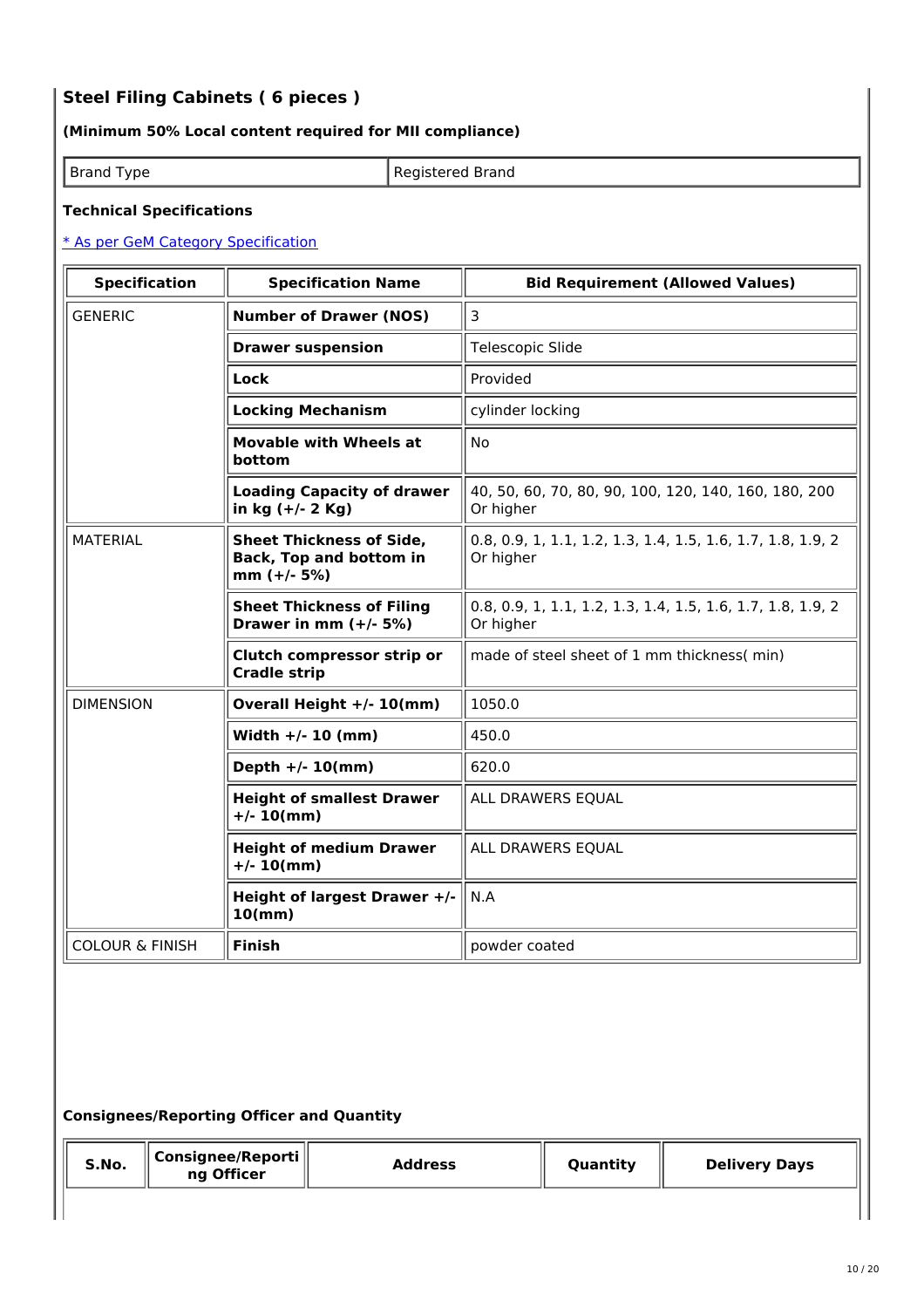| S.No. | Consignee/Reporti   <br>ng Officer | <b>Address</b>                                                                             | Quantity | <b>Delivery Days</b> |
|-------|------------------------------------|--------------------------------------------------------------------------------------------|----------|----------------------|
|       | Mukesh Vaishnav                    | 302001,72-B JHALANA<br>  INSTITUTIONAL AREA, JHALAN<br>DOONGARI JAIPUR RAJASTHAN<br>302001 | l b      | 60                   |

# **Chairs-Office- IS 3499 ( 24 pieces )**

### **(Minimum 50% Local content required for MII compliance)**

| <b>Brand Type</b> | Registered Brand |
|-------------------|------------------|

### **Technical Specifications**

|  | <b>Specification</b>                                                                                                                              | <b>Specification Name</b>                                                              | <b>Bid Requirement (Allowed Values)</b>                                                                                    |
|--|---------------------------------------------------------------------------------------------------------------------------------------------------|----------------------------------------------------------------------------------------|----------------------------------------------------------------------------------------------------------------------------|
|  | <b>MATERIAL</b><br><b>Type of material (other</b><br>then wood) used in<br><b>Polythene cane Chair</b><br><b>Material of Fabric Back</b><br>Cover |                                                                                        | <b>NOT APPLICABLE</b>                                                                                                      |
|  |                                                                                                                                                   |                                                                                        | polyster                                                                                                                   |
|  |                                                                                                                                                   | <b>Frame Material</b>                                                                  | ERW pipe                                                                                                                   |
|  | <b>Material of Fabric of Seat</b><br>Cover                                                                                                        |                                                                                        | fabric                                                                                                                     |
|  |                                                                                                                                                   | <b>Thickness of Plywood used</b><br>in Seat $\pm 1$ (mm)                               | $12 \, \text{mm}$                                                                                                          |
|  |                                                                                                                                                   | <b>GSM/Thickness of Fabric ±5</b><br>(Gram per Sq Meter)                               | 220 Gram per Sq Meter                                                                                                      |
|  |                                                                                                                                                   | <b>Arm Material</b>                                                                    | polypropelene                                                                                                              |
|  |                                                                                                                                                   | <b>Thickness of Polyurethane</b><br><b>Foam Used in Backrest IN</b><br>$MM (+/- 3 mm)$ | N.A                                                                                                                        |
|  |                                                                                                                                                   | <b>Thickness of Polyurethane</b><br><b>Foam Used in Seat IN MM</b><br>$(+/- 3 mm)$     | 60 mm                                                                                                                      |
|  | <b>GENERIC</b>                                                                                                                                    | <b>Chair Type</b>                                                                      | <b>With Arms</b>                                                                                                           |
|  |                                                                                                                                                   | <b>Type of Seat and Backrest</b>                                                       | Seat made of padded with polyurethane foam and<br>Backrest made of Mesh with support of injection<br>moulded polypropylene |
|  |                                                                                                                                                   | <b>Frame Type</b>                                                                      | 4 Legs                                                                                                                     |
|  |                                                                                                                                                   | <b>Castors</b>                                                                         | Without                                                                                                                    |
|  | <b>DIMENSION</b>                                                                                                                                  | <b>Size of Material (mm)</b>                                                           | 16 SWG 30 mm round pipe                                                                                                    |
|  |                                                                                                                                                   | Chair Height ±15(mm)                                                                   | 890 mm                                                                                                                     |
|  |                                                                                                                                                   | Seat Depth ±10(mm)                                                                     | 530 MM                                                                                                                     |
|  |                                                                                                                                                   | Seat Width $\pm 10$ (mm)                                                               | 470 mm                                                                                                                     |
|  |                                                                                                                                                   |                                                                                        |                                                                                                                            |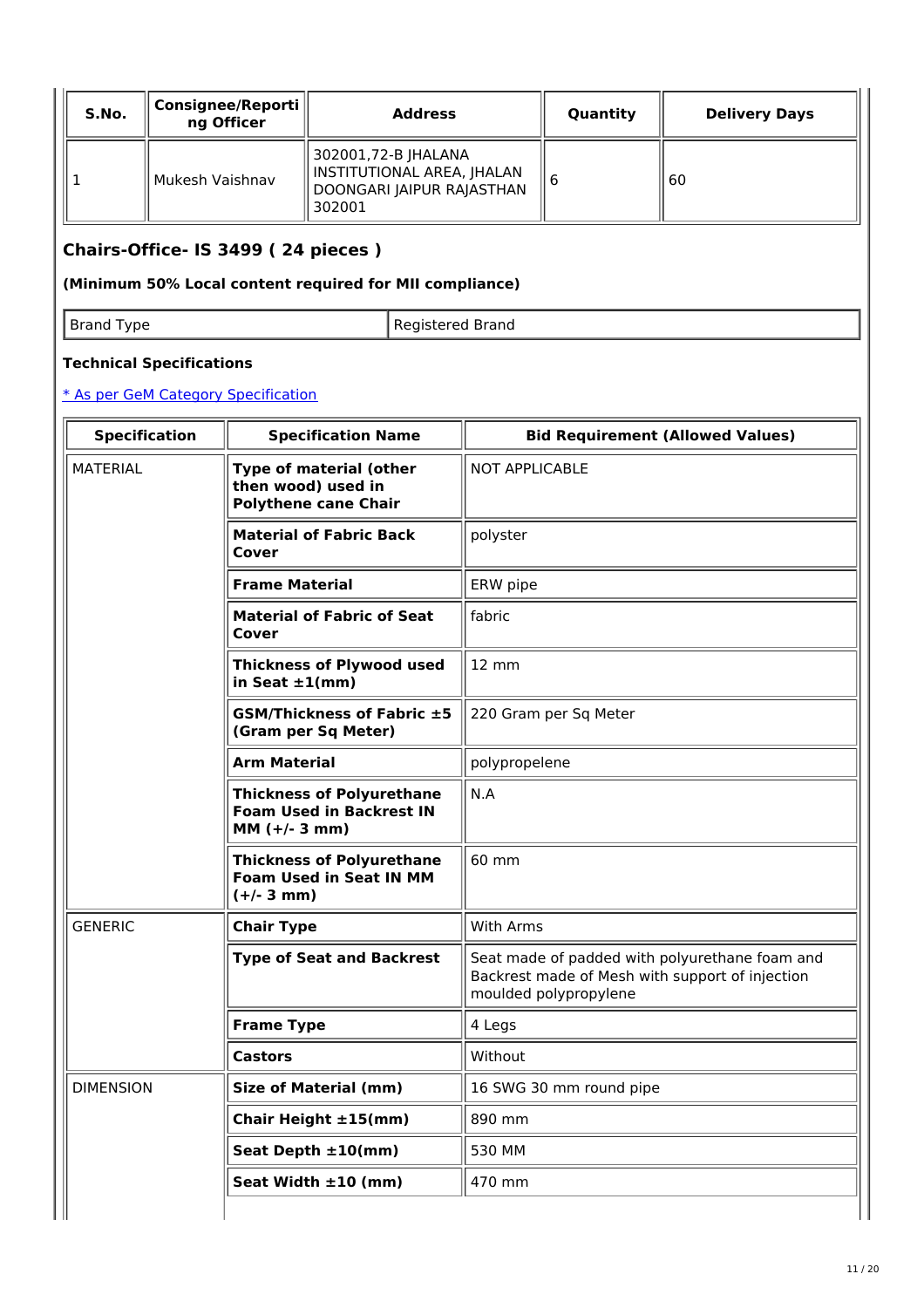| <b>Specification</b>       | <b>Specification Name</b>                                    | <b>Bid Requirement (Allowed Values)</b> |
|----------------------------|--------------------------------------------------------------|-----------------------------------------|
|                            | Seat Height IN MM ±5(mm)                                     | 430                                     |
|                            | Backrest Width $\pm 10$ (mm)                                 | 480 mm                                  |
|                            | Backrest Height ±10(mm)                                      | 500 mm                                  |
|                            | Arm Length $\pm 5$ (mm)                                      | N.A                                     |
|                            | Arm Width $\pm 2$ (mm)                                       | 75 mm, N.A                              |
| <b>COLOUR &amp; FINISH</b> | <b>Paint Type</b>                                            | powder coated on MS                     |
| <b>CERTIFICATION</b>       | Test reports to be furnished<br>to buyer on demand           | <b>YES</b>                              |
|                            | <b>BIFMA</b> certification                                   | NO.                                     |
|                            | OEM of offered product is<br>ISO 9001:2015 certified         | <b>YES</b>                              |
|                            | <b>OEM of offered product is</b><br>ISO 14001:2015 certified | <b>YES</b>                              |
|                            | <b>OEM of offered product is</b><br>ISO 18001:2007 certified | <b>YES</b>                              |
| WARRANTY                   | <b>Warranty period in number</b><br>of years                 | 1                                       |

### **Additional Specification Parameters - Chairs-Office- IS 3499 ( 24 pieces )**

| <b>Specification Parameter</b><br><b>Name</b>                   | <b>Bid Requirement (Allowed Values)</b> |
|-----------------------------------------------------------------|-----------------------------------------|
| Color of Paint, Fabric for Seat<br>and Backrest                 | Black                                   |
| Finish                                                          | <b>Powder Coated</b>                    |
| Density of Polyurethane Foam<br>Used in Seat $\pm 2$ (Kg/Cub M) | 40 Kg/Cub M                             |
| Shoe Type                                                       | Nylon Rubber                            |

\* Bidders offering must also comply with the additional specification parameters mentioned above.

| S.No. | Consignee/Reporti<br>ng Officer | <b>Address</b>                                                                              | Quantity | <b>Delivery Days</b> |
|-------|---------------------------------|---------------------------------------------------------------------------------------------|----------|----------------------|
|       | Mukesh Vaishnav                 | 302001,72-B JHALANA<br>   INSTITUTIONAL AREA, JHALAN<br>DOONGARI JAIPUR RAJASTHAN<br>302001 | 24       | 60                   |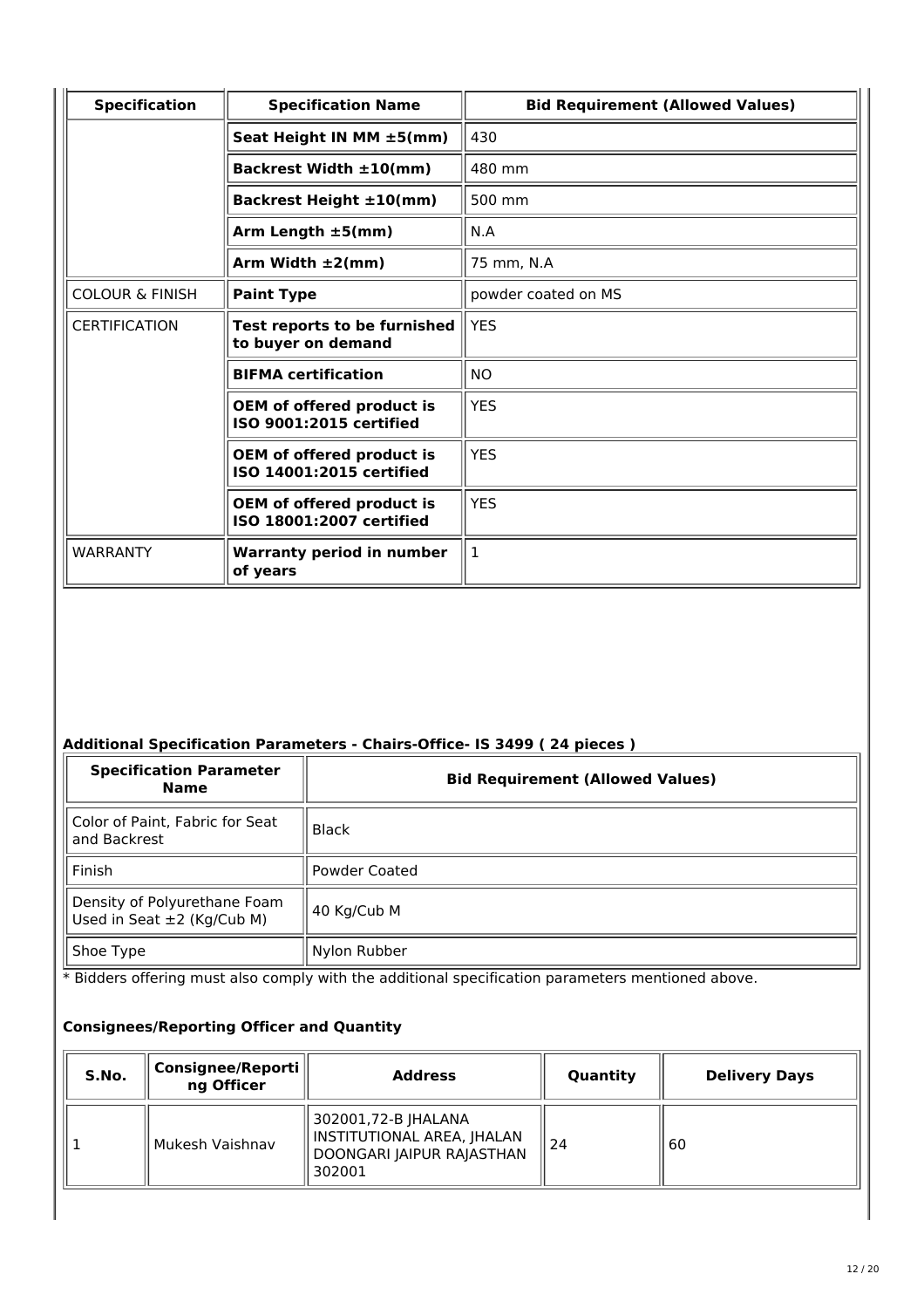# **Revolving Chair ( 6 pieces )**

### **(Minimum 50% Local content required for MII compliance)**

Brand Type **Registered Brand** 

#### **Technical Specifications**

| <b>Specification</b> | <b>Specification Name</b>                                                        | <b>Bid Requirement (Allowed Values)</b>                                    |  |
|----------------------|----------------------------------------------------------------------------------|----------------------------------------------------------------------------|--|
| <b>MATERIAL</b>      | <b>Pedestal Base</b>                                                             | Aluminium Alloy With Nylon Twin Caster Wheels<br>Minimum Of 50-70 Diameter |  |
|                      | <b>Arm Material</b>                                                              | Proypylene                                                                 |  |
|                      | seat material                                                                    | PU foam covered with mesh fabric                                           |  |
|                      | <b>Material of Fabric Back</b><br><b>Cover / Material for</b><br><b>Backrest</b> | mesh fabric                                                                |  |
|                      | <b>Material of Fabric of Seat</b><br>Cover                                       | <b>Mesh Fabrics</b>                                                        |  |
| <b>GENERAL</b>       | <b>Chair Type</b>                                                                | knee tilt synchronic                                                       |  |
|                      | Height Adjustment $\pm$ 5(mm)                                                    | up to 100 mm                                                               |  |
|                      | Arm                                                                              | With                                                                       |  |
|                      | Type of backrest support                                                         | Backrest With Adjustable Lumber Support                                    |  |
|                      | <b>Arm Type</b>                                                                  | Adjustable                                                                 |  |
|                      | <b>Ergonomic Seat Design</b>                                                     | Yes                                                                        |  |
|                      | <b>Back type</b>                                                                 | push back                                                                  |  |
|                      | backrest has separate<br>adjustable headrest                                     | Yes                                                                        |  |
|                      | Seat type                                                                        | sliding                                                                    |  |
|                      | <b>Number of arm movement</b>                                                    | 4(up & down end left & right)                                              |  |
|                      | <b>Lumber support</b>                                                            | integrated                                                                 |  |
| <b>DIMENSION</b>     | <b>Overall Chair Height</b><br>±15mm                                             | 1220                                                                       |  |
|                      | <b>Backrest Height ±15mm</b>                                                     | 730.0                                                                      |  |
|                      | <b>Backrest Width ±10mm</b>                                                      | 440.0                                                                      |  |
|                      | Seat Height ±15 mm                                                               | 420                                                                        |  |
|                      | Seat Width ±10 mm                                                                | 500                                                                        |  |
|                      | Seat Depth ±10 mm                                                                | 480.0                                                                      |  |
|                      | <b>Thickness of MS Plate</b><br>Joining the under structure<br>with Seat         | 0.0                                                                        |  |
|                      | <b>Thickness of Plywood used</b><br>in Seat $\pm 1$ (mm)                         | 12 mm                                                                      |  |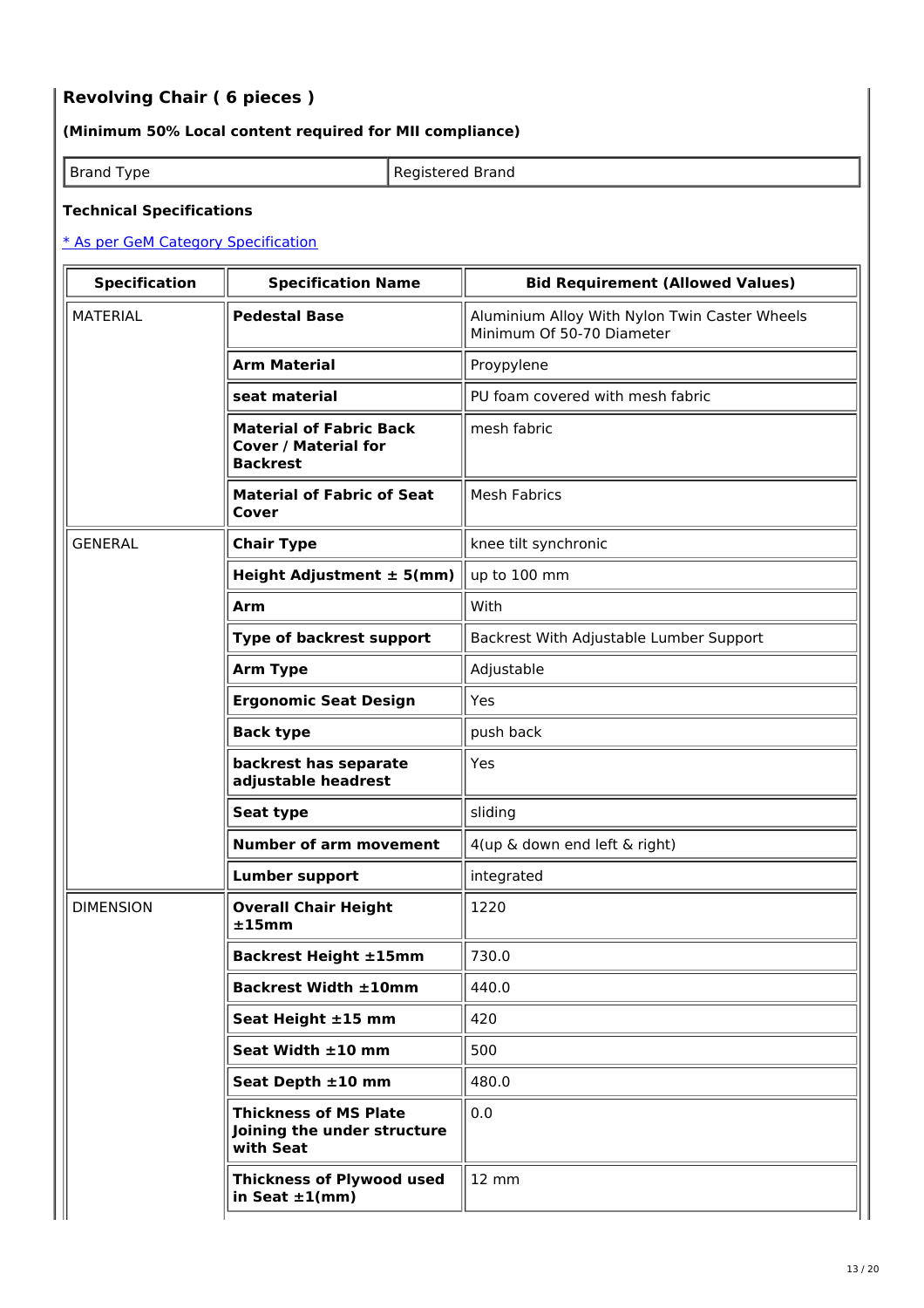| <b>Specification</b> | <b>Specification Name</b>                                                              | <b>Bid Requirement (Allowed Values)</b> |
|----------------------|----------------------------------------------------------------------------------------|-----------------------------------------|
|                      | <b>Thickness of Plywood used</b><br>in Backrest $\pm$ 1(mm)                            | N.A                                     |
|                      | <b>Thickness of Polyurethane</b><br><b>Foam Used in Seat in mm</b><br>$(+/- 2 mm)$     | 45 mm                                   |
|                      | <b>Thickness of Polyurethane</b><br><b>Foam Used in Backrest IN</b><br>$MM (+/- 2 MM)$ | N.A                                     |
| <b>WARANTEE</b>      | <b>Warrantee period in</b><br>number of years                                          | 1-year                                  |
| <b>CERTIFICATION</b> | Test reports to be furnished<br>to buyer on demand                                     | <b>YES</b>                              |
|                      | <b>BIFMA Certification</b>                                                             | NO.                                     |
|                      | <b>OEM of offered product is</b><br>ISO 9001:2015 certified                            | <b>YES</b>                              |
|                      | <b>OEM of offered product is</b><br>ISO 14001:2015 certified                           | <b>YES</b>                              |
|                      | <b>OEM of offered product is</b><br>ISO 18001:2007 certified                           | <b>YES</b>                              |
|                      | <b>Green guard certification</b>                                                       | <b>NO</b>                               |
|                      | Aiota                                                                                  | <b>NO</b>                               |

# **Additional Specification Parameters - Revolving Chair ( 6 pieces )**

| <b>Specification Parameter</b><br><b>Name</b>                | <b>Bid Requirement (Allowed Values)</b>             |  |
|--------------------------------------------------------------|-----------------------------------------------------|--|
| Density of PU foam used in seat<br>KG per Cu Meter $(+/- 3)$ | 40                                                  |  |
| GSM/Thickness of fabric ±5%<br>(Gram/Square meter)           | 220                                                 |  |
| Backrest is made of two pcs<br>injection moulded frame       | Backrest is made of two pcs injection moulded frame |  |
| Pedestal Size (Diameter in mm)<br>$+/- 10$ mm                | 680                                                 |  |
| Type of Locking                                              | 3-Position Locking                                  |  |

\* Bidders offering must also comply with the additional specification parameters mentioned above.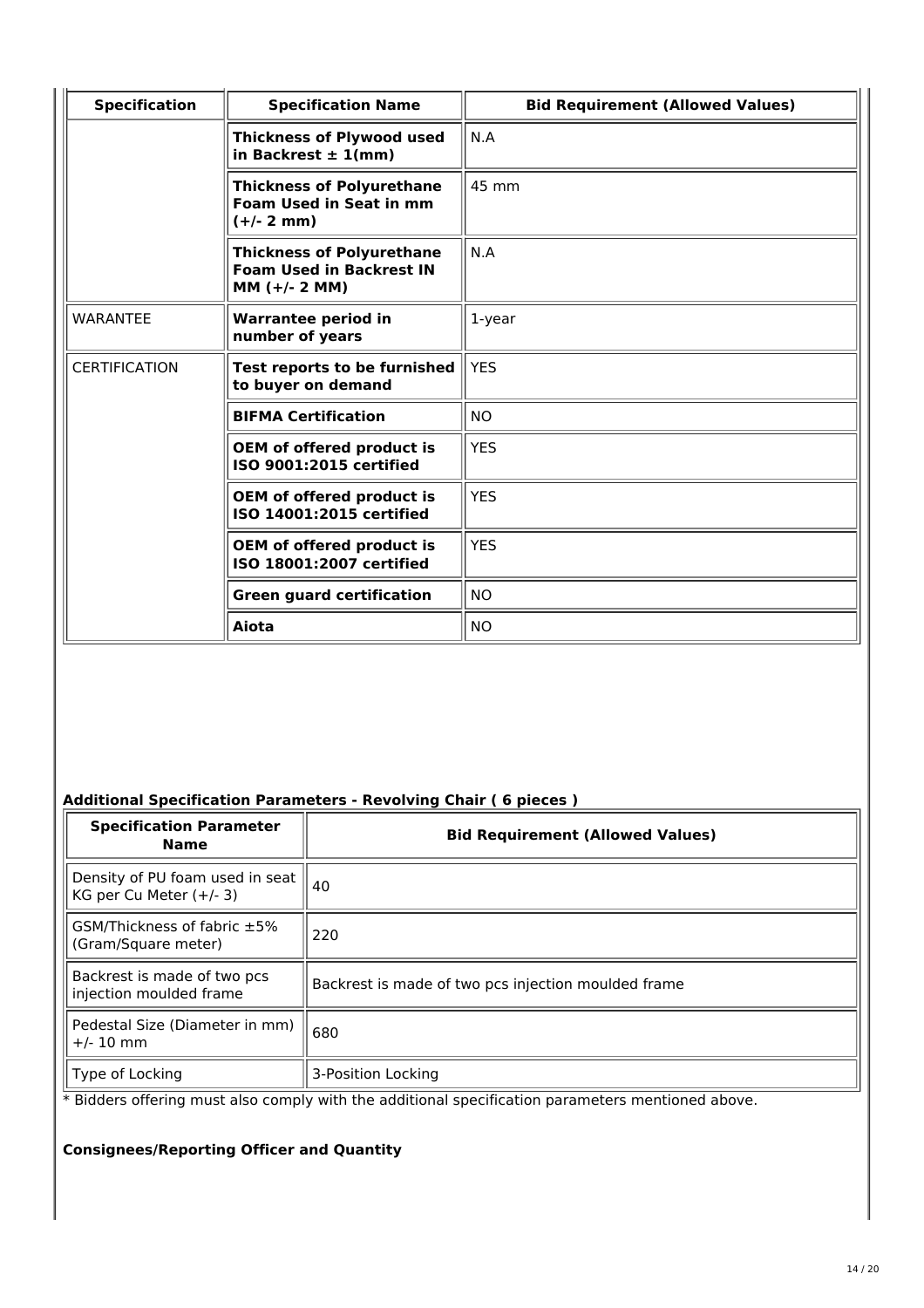| S.No. | Consignee/Reporti   <br>ng Officer | <b>Address</b>                                                                           | Quantity | <b>Delivery Days</b> |
|-------|------------------------------------|------------------------------------------------------------------------------------------|----------|----------------------|
|       | Mukesh Vaishnav                    | 302001,72-B JHALANA<br>INSTITUTIONAL AREA, JHALAN<br>DOONGARI JAIPUR RAJASTHAN<br>302001 | b        | 60                   |

# **Revolving Chair ( 42 pieces )**

### **(Minimum 50% Local content required for MII compliance)**

Brand Type **Registered Brand** 

### **Technical Specifications**

| <b>Specification</b> | <b>Specification Name</b>                                                        | <b>Bid Requirement (Allowed Values)</b>                                             |  |  |
|----------------------|----------------------------------------------------------------------------------|-------------------------------------------------------------------------------------|--|--|
| <b>MATERIAL</b>      | <b>Pedestal Base</b>                                                             | Glass Fibre Nylon with ABS/ NylonTwin Caster Wheels<br>Minimum 5 Nos, of 50 mm Size |  |  |
|                      | <b>Arm Material</b>                                                              | Proypylene                                                                          |  |  |
|                      | seat material                                                                    | PU foam covered with mesh fabric                                                    |  |  |
|                      | <b>Material of Fabric Back</b><br><b>Cover / Material for</b><br><b>Backrest</b> | mesh fabric                                                                         |  |  |
|                      | <b>Material of Fabric of Seat</b><br>Cover                                       | <b>Mesh Fabrics</b>                                                                 |  |  |
| <b>GENERAL</b>       | <b>Chair Type</b>                                                                | central tilt synchronic                                                             |  |  |
|                      | Height Adjustment $\pm$ 5(mm)                                                    | up to 100 mm                                                                        |  |  |
|                      | Arm                                                                              | With                                                                                |  |  |
|                      | Type of backrest support                                                         | Backrest With Adjustable Lumber Support                                             |  |  |
|                      | <b>Arm Type</b>                                                                  | Adjustable                                                                          |  |  |
|                      | <b>Ergonomic Seat Design</b>                                                     | Yes                                                                                 |  |  |
|                      | <b>Back type</b>                                                                 | push back                                                                           |  |  |
|                      | backrest has separate<br>adjustable headrest                                     | <b>No</b>                                                                           |  |  |
|                      | Seat type                                                                        | fixed                                                                               |  |  |
|                      | <b>Number of arm movement</b>                                                    | 2(up & down)                                                                        |  |  |
|                      | <b>Lumber support</b>                                                            | integrated                                                                          |  |  |
| <b>DIMENSION</b>     | <b>Overall Chair Height</b><br>±15mm                                             | 1025                                                                                |  |  |
|                      | <b>Backrest Height ±15mm</b>                                                     | 520.0                                                                               |  |  |
|                      | <b>Backrest Width ±10mm</b>                                                      | 480.0                                                                               |  |  |
|                      | Seat Height ±15 mm                                                               | 500                                                                                 |  |  |
|                      |                                                                                  |                                                                                     |  |  |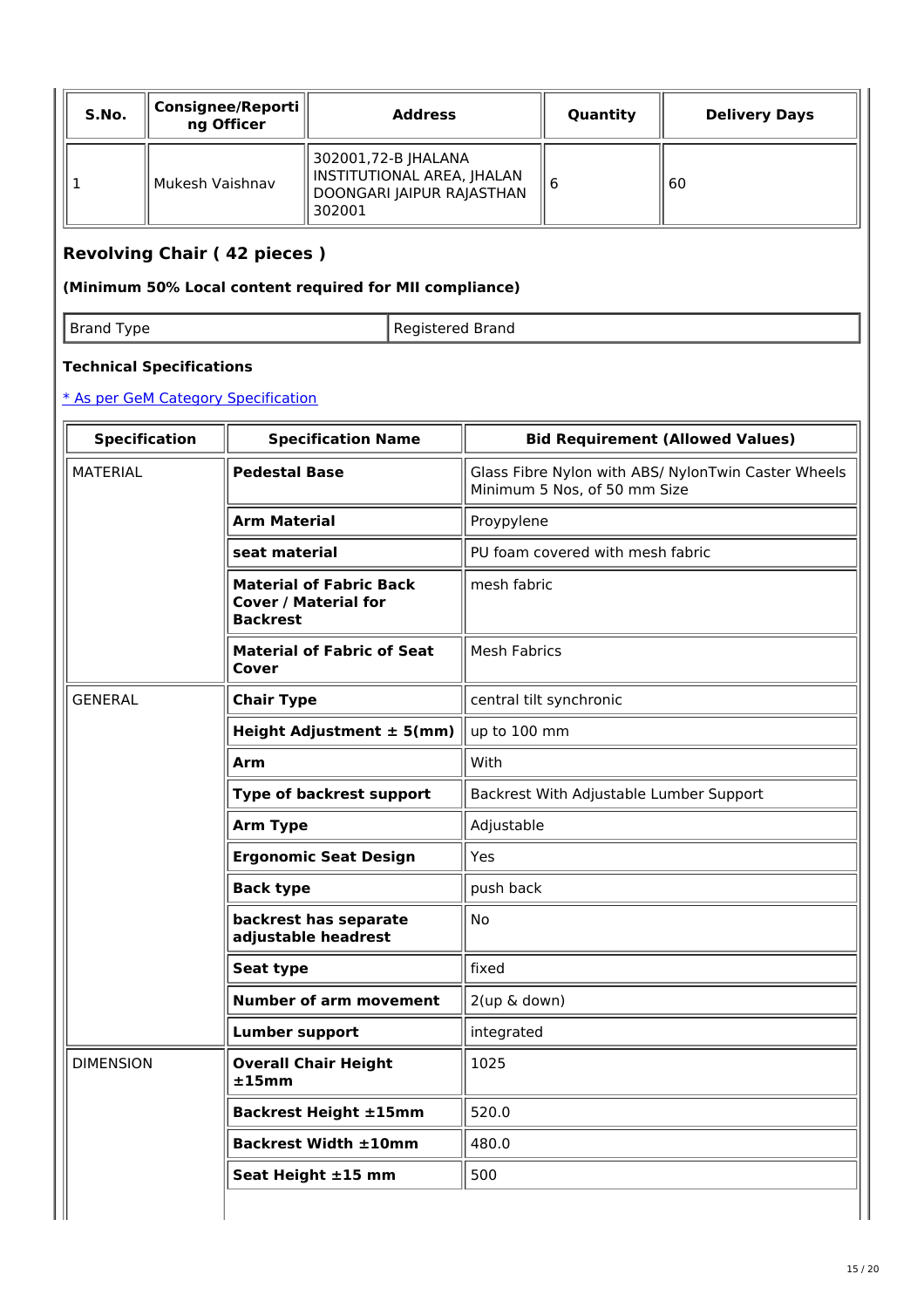| <b>Specification</b> | <b>Specification Name</b>                                                              | <b>Bid Requirement (Allowed Values)</b> |
|----------------------|----------------------------------------------------------------------------------------|-----------------------------------------|
|                      | Seat Width ±10 mm                                                                      | 480                                     |
|                      | Seat Depth ±10 mm                                                                      | 540.0                                   |
|                      | <b>Thickness of MS Plate</b><br>Joining the under structure<br>with Seat               | 0.0                                     |
|                      | <b>Thickness of Plywood used</b><br>in Seat $\pm 1$ (mm)                               | 12 mm                                   |
|                      | <b>Thickness of Plywood used</b><br>in Backrest $\pm$ 1(mm)                            | N.A                                     |
|                      | <b>Thickness of Polyurethane</b><br><b>Foam Used in Seat in mm</b><br>$(+/- 2 mm)$     | 60                                      |
|                      | <b>Thickness of Polyurethane</b><br><b>Foam Used in Backrest IN</b><br>$MM (+/- 2 MM)$ | N.A                                     |
| <b>WARANTEE</b>      | <b>Warrantee period in</b><br>number of years                                          | $1$ -year                               |
| <b>CERTIFICATION</b> | Test reports to be furnished<br>to buyer on demand                                     | <b>NO</b>                               |
|                      | <b>BIFMA Certification</b>                                                             | <b>NO</b>                               |
|                      | <b>OEM of offered product is</b><br>ISO 9001:2015 certified                            | <b>YES</b>                              |
|                      | <b>OEM of offered product is</b><br>ISO 14001:2015 certified                           | <b>YES</b>                              |
|                      | <b>OEM of offered product is</b><br>ISO 18001:2007 certified                           | <b>YES</b>                              |
|                      | <b>Green guard certification</b>                                                       | <b>NO</b>                               |
|                      | Aiota                                                                                  | <b>NO</b>                               |

# **Additional Specification Parameters - Revolving Chair ( 42 pieces )**

| <b>Specification Parameter</b><br><b>Name</b>              | <b>Bid Requirement (Allowed Values)</b>             |  |
|------------------------------------------------------------|-----------------------------------------------------|--|
| Density of PU foam used in seat<br>KG per Cu Meter (+/- 3) | 40                                                  |  |
| GSM/Thickness of fabric ±5%<br>(Gram/Square meter)         | 220                                                 |  |
| Backrest is made of two pcs<br>injection moulded frame     | Backrest is made of two pcs injection moulded frame |  |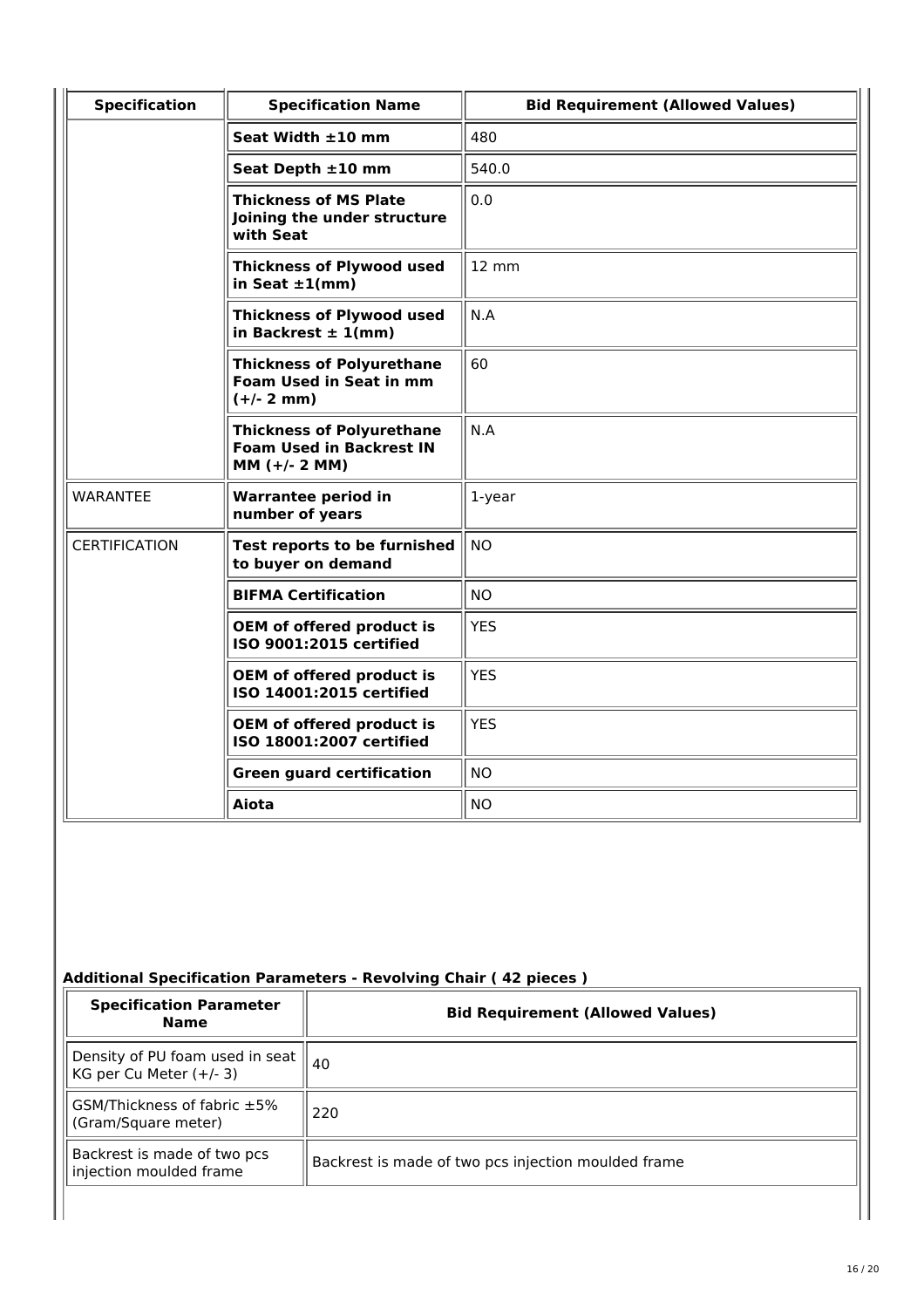| <b>Specification Parameter</b><br><b>Name</b>                                                     | <b>Bid Requirement (Allowed Values)</b> |  |  |
|---------------------------------------------------------------------------------------------------|-----------------------------------------|--|--|
| Pedestal Size (Diameter in mm)<br>$+/- 10$ mm                                                     | 680                                     |  |  |
| Colour of Fabric for Seat and<br><b>Backrest</b>                                                  | <b>Black</b>                            |  |  |
| * Bidders offering must also comply with the additional specification parameters mentioned above. |                                         |  |  |

| S.No.          | Consignee/Reporti<br>ng Officer | <b>Address</b>                                                                                                                                       | Quantity | <b>Delivery Days</b> |
|----------------|---------------------------------|------------------------------------------------------------------------------------------------------------------------------------------------------|----------|----------------------|
| 1              | Mukesh Vaishnav                 | 302001,72-B JHALANA<br>INSTITUTIONAL AREA, JHALAN<br>DOONGARI JAIPUR RAJASTHAN<br>302001                                                             | 25       | 60                   |
| $\overline{2}$ | Gurudutt Bohra                  | 305023, Office of Senior<br>Hydrogeologist (S&R), Ground<br>Water Department, G.A.D.<br>Quarter, Pushkar Bypass Road,<br>Kayad Ajmer (Raj.) - 305023 | 1        | 60                   |
| 3              | Niranjan Mathur                 | 301001, Office of the Senior<br>Hydrogeologist, Ground Water<br>Department, 352, Lajpat<br>Nagar, Alwar - 301001                                     | 2        | 60                   |
| 4              | Madan Singh<br>Ranawat          | 311001, Office of the Incharge<br>Hydrogeologist, Ground Water<br>Department, 70 Rama Vihar,<br>Near Sukhadia Circle, Bhilwara<br>311001             | 1        | 60                   |
| 5              | Barkat Ali                      | 334001, Office of the Senior<br>Hydrogeologist, Ground Water<br>Department, Jorbeer, Near<br>NRCC, Bikaner - 334001                                  | 1        | 60                   |
| 6              | Anoop Kumar<br>Thareja          | 302004, Office of the Senior<br>Hydrogeologist, Ground Water<br>Department, 72-B Jhalana<br>Doongari, Jaipur. Pin No.<br>302004                      | 2        | 60                   |
| 7              | Narayan Das<br>Inakhiya         | 345001, Office of the Incharge<br>Hydrogeologist (Survey &<br>Research), Ground Water<br>Department, Near Airforce<br>Circle, Jaisalmer 345001       | 1        | 60                   |
| 8              | Manish Panwar                   | 326001, Office of the Incharge<br>Hydrogeologist, Ground Water<br>Department, Purana Thop<br>Khana, Godam ki Talai,<br>Jhalawar. - 326001            | 1        | 60                   |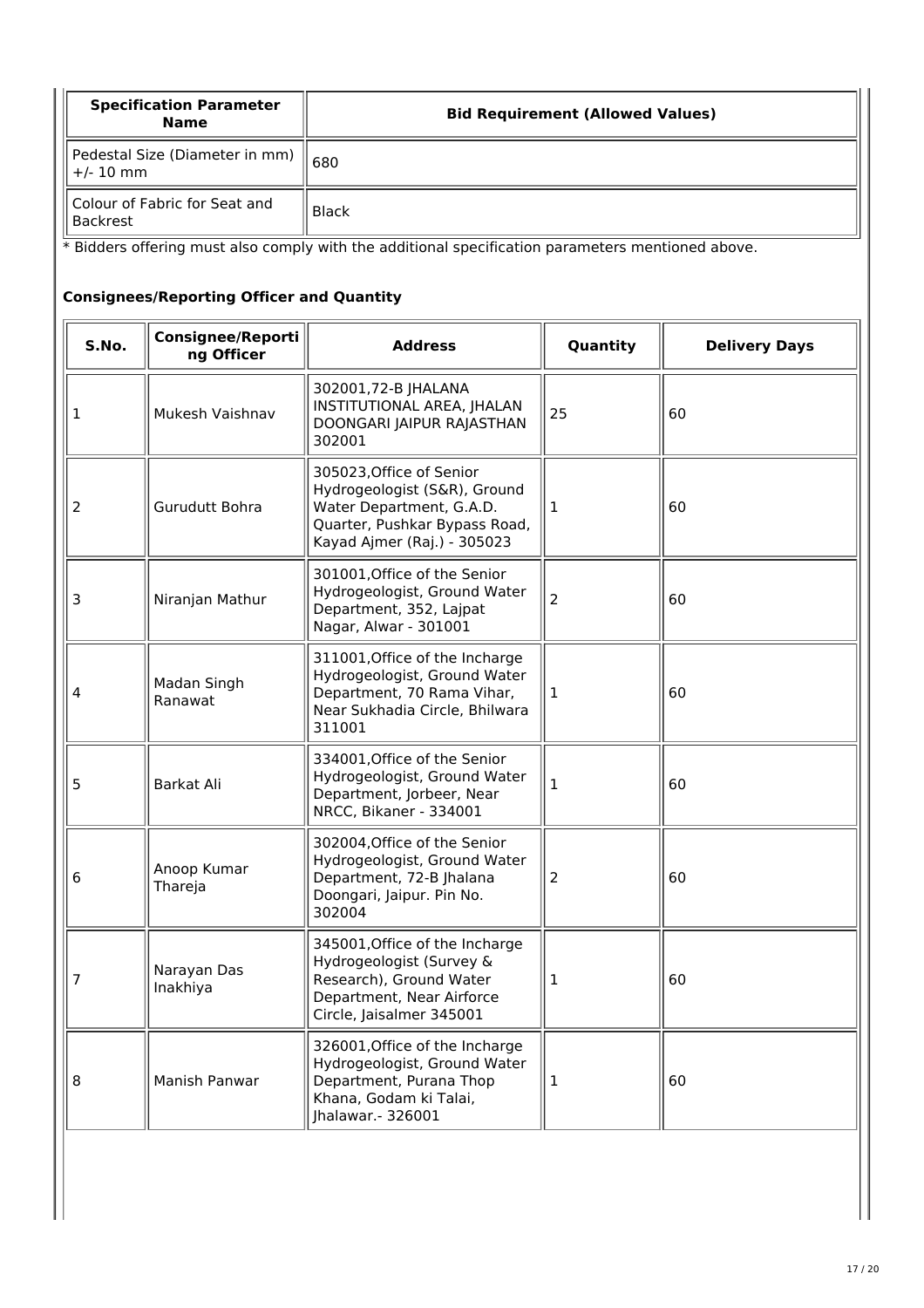| S.No. | <b>Consignee/Reporti</b><br>ng Officer | <b>Address</b>                                                                                                                                                                    | Quantity       | <b>Delivery Days</b> |
|-------|----------------------------------------|-----------------------------------------------------------------------------------------------------------------------------------------------------------------------------------|----------------|----------------------|
| 9     | Rajesh Pareek                          | 333001, Office of the Incharge<br>Hydrogeologist, Ground Water<br>Department, Behind Collector<br>Office Campus, Mandawa Mod,<br>Jhunjhunu. Pin no. 333001                        | $\mathbf{1}$   | 60                   |
| 10    | Dr.Prawal Athaiya                      | 324001, Office of the Senior<br>Hydrogeologist, Ground Water<br>Department, C.A.D Residential<br>Colony, C.A.D Circle, Kota -<br>324001                                           | $\overline{2}$ | 60                   |
| 11    | Sandeep Jain                           | 313324, Office of the Pilot Team<br>Leader (RWSRP), Ground Water<br>Department, Rajsamand, Above<br>Panchayat Samiti Rajsamand,<br>Near Jail Rajsamand District,<br>Pin:- 313324  | $\mathbf{1}$   | 60                   |
| 12    | Suresh Singh                           | 322001, Office of the Incharge<br>Hydrogeologist, Ground Water<br>Department, Sawai Madhopur,<br>Behind Akashwani Campus,<br>Collectorate Road, Sawai<br>Madhopur. Pin No. 322001 | $\overline{2}$ | 60                   |
| 13    | Dinesh Kumar                           | 332001, Office of the Incharge<br>Hydrogeologist, Sangliya<br>Bhawan, In Front street of Maru<br>School, Aanand Nagar,<br>Fatehpur Road, Sikar, 332001                            | 1              | 60                   |
| 14    | Ashok Kumar Badala                     | 312001, Office of the Senior<br>Hydrogeologist(Survey &<br>Research), Ground Water<br>Department, Segwa Housing<br>Board Road, Senthi, Chittorgarh                                | 1              | 60                   |

# **Buyer Added Bid Specific Additional Terms and Conditions**

- 1. Bidder Turn Over Criteria: The minimum average annual financial turnover of the bidder during the last three years, ending on 31st March of the previous financial year, should be as indicated in the bid document. Documentary evidence in the form of certified Audited Balance Sheets of relevant periods or a certificate from the Chartered Accountant / Cost Accountant indicating the turnover details for the relevant period shall be uploaded with the bid. In case the date of constitution / incorporation of the bidder is less than 3 year old, the average turnover in respect of the completed financial years after the date of constitution shall be taken into account for this criteria.
- 2. OEM Turn Over Criteria: The minimum average annual financial turnover of the OEM of the offered product during the last three years, ending on 31st March of the previous financial year, should be as indicated in the bid document. Documentary evidence in the form of certified Audited Balance Sheets of relevant periods or a certificate from the Chartered Accountant / Cost Accountant indicating the turnover details for the relevant period shall be uploaded with the bid. In case the date of constitution / incorporation of the OEM is less than 3 year old, the average turnover in respect of the completed financial years after the date of constitution shall be taken into account for this criteria. In case of bunch bids, the OEM of CATEGORY RELATED TO primary product having highest bid value should meet this criterion.
- 3. **NET WORTH:** Net Worth of the OEM should be positive as per the last audited financial statement.
- 4. Dedicated /toll Free Telephone No. for Service Support : BIDDER/OEM must have Dedicated/toll Free Telephone No. for Service Support.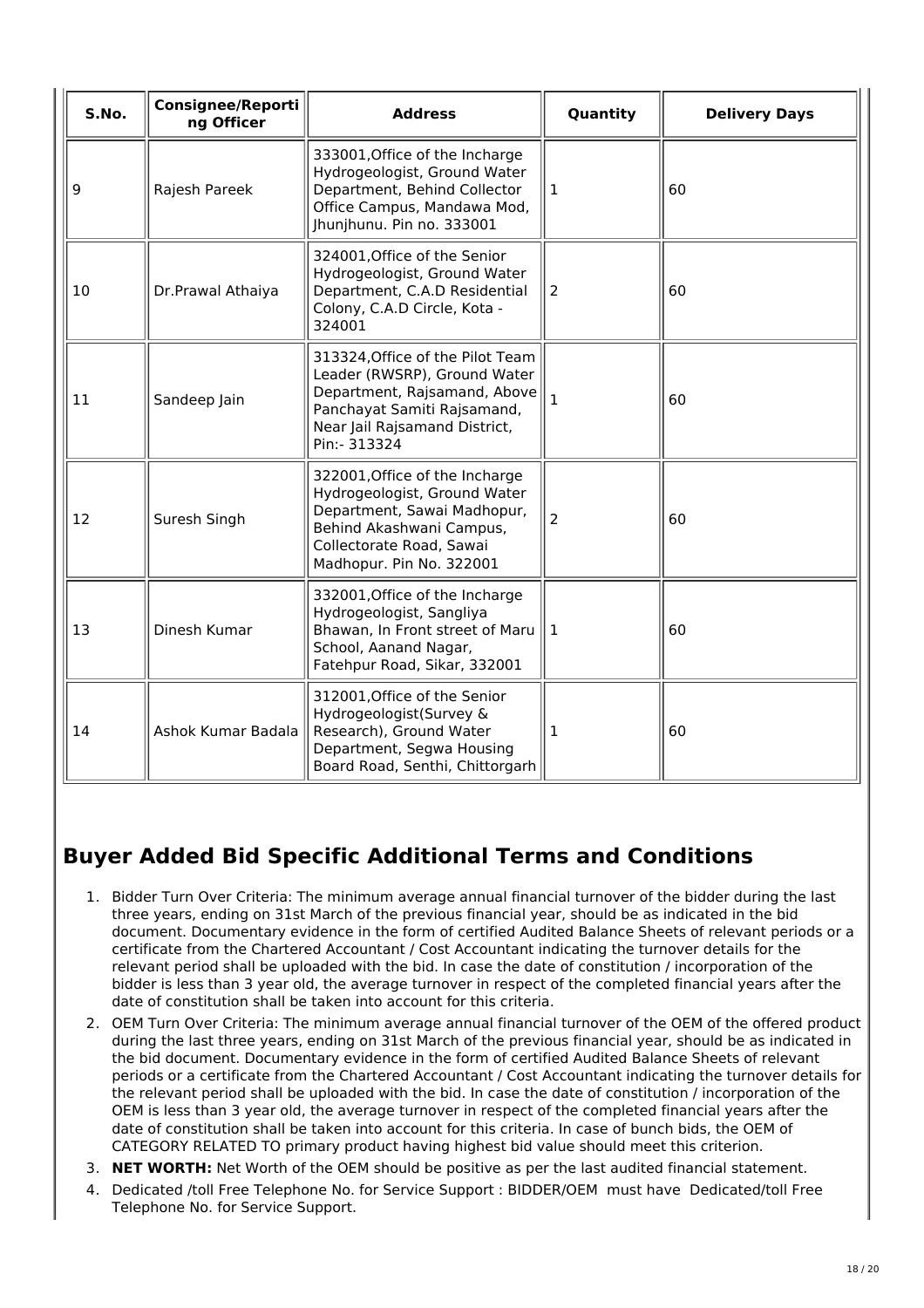- 5. Escalation Matrix For Service Support : Bidder/OEM must provide Escalation Matrix of Telephone Numbers for Service Support.
- 6. Bidder's offer is liable to be rejected if they don't upload any of the certificates / documents sought in the Bid document, ATC and Corrigendum if any.
- 7. ISO 9001: The bidder or the OEM of the offered products must have ISO 9001 certification.
- 8. Scope of supply (Bid price to include all cost components) : Supply Installation Testing and Commissioning of Goods
- 9. Buyer Added text based ATC clauses

1. EMD: Bid Security Declaration by Bidder must be uploaded as per circular no. F.2(1)/Finance/G&T-SPFC/2017 dt 23.12.2020.

2. Office of the service center must have ISO 9001 certification and is required to be located in consignee state for sake of better co-ordination, smooth services and other administrative factors. In support, service provider will give details of office address, Contact Person and his mobile number along with the bid failing which there offer will not be considered.

3. Data Sheet of the product(s) offered in the bid, are to be uploaded along with the bid documents. Buyers can match and verify the Data Sheet with the product specifications offered. In case of any unexplained mismatch of technical parameters, the bid is liable for rejection.

4. The bidder is required to upload, along with this bid, offered product/ model wise all certificates including certificates of dimensional accuracy, specifications of all material and finishes used in manufacturing the product duly certified by NABL/ govt. accredited lab.

5.Commercial Experience Eligibility Criteria:

For experience, the order(s) executed by the bidder in central/ state govt organization by the bidder, during the last three years ending on the last day of the month immediately preceding the month in which the last date of bid submission falls, should be considered as under:

Three orders each executed for "similar item" where executed value is not less than the amount equal to 30% of the estimated cost.

OR

Two orders each executed for "similar item" where executed value is not less than the amount equal to 40% of the estimated cost.

OR

One order executed for "similar item" where executed value is not less than the amount equal to 50% of the estimated cost.

The last date of order execution may fall in the above mentioned period.

6. Pre-dispatch inspection of goods**:** Before dispatch, the goods shall be inspected by any NABL/ govt accredited lab at bidder premises. Bidder shall provide pre-dispatch inspection certificate along with invoice to all consignees with the supply. Inspection charges shall be borne by the supplier and it shall not be reimbursed by indenter to them at any point in time. Cost of inspection shall be factored in by the supplier in the cost of the product itself while submitting bid.

7. In case of any claim made during warranty period, repair action must be taken onsite within 120 hours of reporting the defect on company provided service center, or else the buyer will be entitled to deduct/recover the penalty for the delay, unless covered under Force Majeure circumstances as Flood, Fire, Earth Quake and other acts of God as well as War, Military operation, blockade, Acts or Actions of State Authorities or any other circumstances beyond the parties control that have arisen after the conclusion of the present contract., @ 0.5% per day per item as penalty amount not exceeding Performance security without any controversy/dispute of any sort whatsoever.

8. This procurerment is reserved for MSMEs of Rajasthan State only as per notification of FD (G&T Division) dated 19.11.2015.

10. Buyer uploaded ATC document [Click](https://fulfilment.gem.gov.in/contract/slafds?fileDownloadPath=SLA_UPLOAD_PATH/2021/Jul/GEM_2021_B_1296374/CLM0010/Bid Security Declaration_1f1ec2c5-665e-4f71-9041-622a87d348e4_segwdjpr.docx) here to view the file.

.